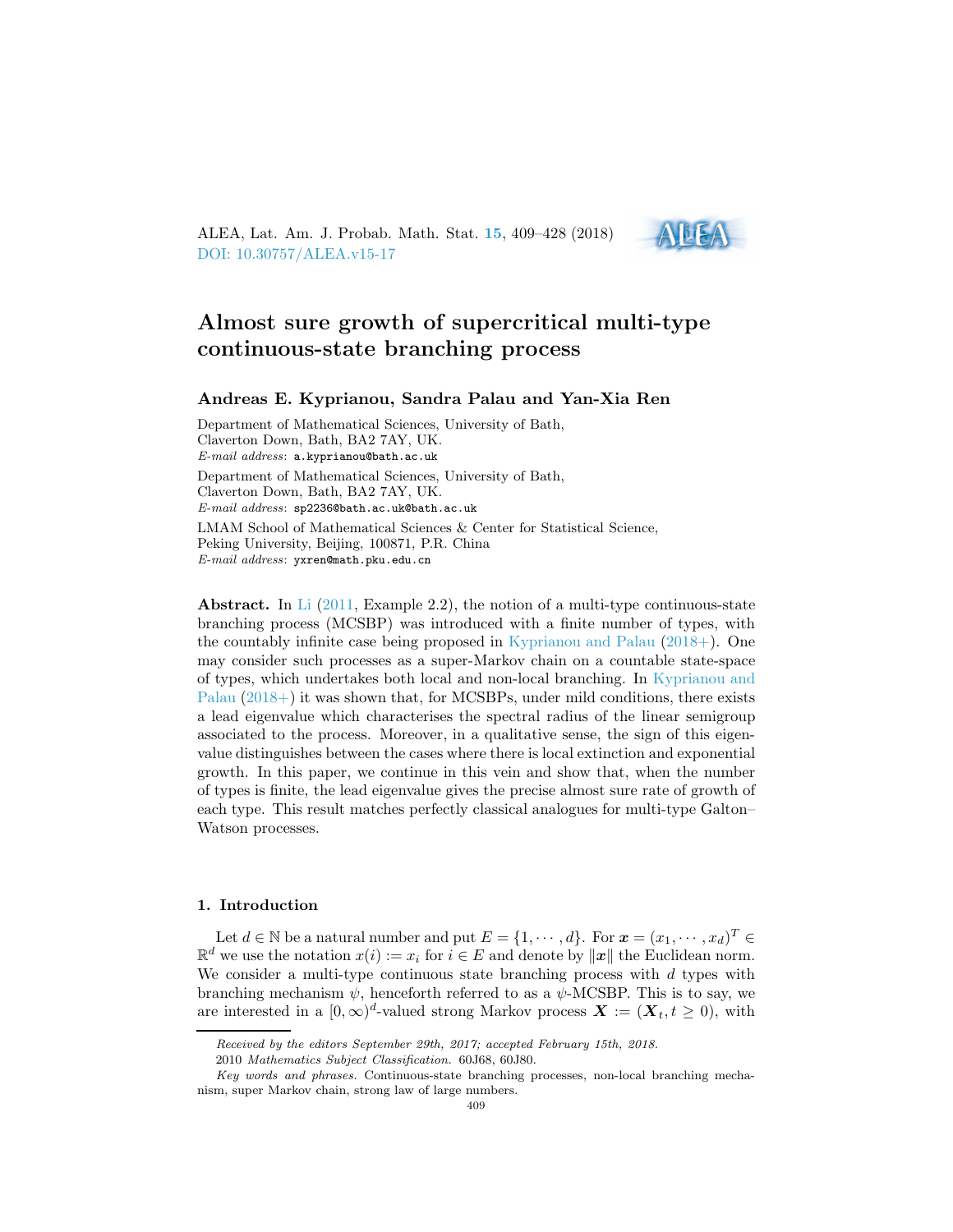probabilities  $\{\mathbb{P}_x, x \in \mathbb{R}_+^d\}$  such that the following branching property hold: for all  $\boldsymbol{x},\boldsymbol{y}\in\mathbb{R}^d_+,$ 

$$
\mathbb{E}_{\boldsymbol{x}+\boldsymbol{y}}\left[e^{-\langle \boldsymbol{f}, \boldsymbol{X}_t\rangle}\right] = \mathbb{E}_{\boldsymbol{x}}\left[e^{-\langle \boldsymbol{f}, \boldsymbol{X}_t\rangle}\right] \mathbb{E}_{\boldsymbol{y}}\left[e^{-\langle \boldsymbol{f}, \boldsymbol{X}_t\rangle}\right], \qquad t \geq 0, \quad \boldsymbol{f} \in \mathbb{R}_+^d.
$$

Its branching mechanism is a vectorial function  $\psi: E \times \mathbb{R}^d_+ \to \mathbb{R}^d$  such that

$$
\psi_i(\boldsymbol{u}) := -\langle \boldsymbol{u}, \widetilde{\boldsymbol{B}} \boldsymbol{e}_i \rangle + c_i u_i^2 + \int_{\mathbb{R}_+^d} (e^{-\langle \boldsymbol{u}, \boldsymbol{z} \rangle} - 1 + u_i(z_i \wedge 1)) \mu_i(\mathrm{d}\boldsymbol{z}), \qquad \boldsymbol{u} \in \mathbb{R}_+^d, i \in E,
$$

where  $c_i \in \mathbb{R}_+$ ,  $\widetilde{B}$  is a  $d \times d$  matrix such that  $\widetilde{B}_{i,j}1_{\{i \neq j\}} \in \mathbb{R}_+$ ,  $e_1, \dots, e_d$  is the natural basis in  $\mathbb{R}^d$ , and  $\mu_i$  is a measure concentrated on  $\mathbb{R}^d_+ \setminus \{0\}$  such that

$$
\int_{\mathbb{R}_+^d}\left[\|{\boldsymbol z}\|\wedge\|{\boldsymbol z}\|^2+\sum_{j\in E}{\boldsymbol 1}_{\{j\neq i\}}z_j\right]\mu_i(\mathrm{d}{\boldsymbol z})<\infty.
$$

The process  $X$  is characterized by its Laplace transform:

<span id="page-1-1"></span>
$$
\mathbb{E}_{\boldsymbol{x}}\left[e^{-\langle \boldsymbol{f}, \boldsymbol{X}_t \rangle}\right] = e^{-\langle \boldsymbol{x}, \boldsymbol{v}(t, \boldsymbol{f}) \rangle}, \qquad \boldsymbol{x}, \boldsymbol{f} \in \mathbb{R}^d_+, \ t \in \mathbb{R}_+, \tag{1.1}
$$

where, for any  $f \in \mathbb{R}^d_+$ , the continuous differentiable function

$$
t\mapsto \boldsymbol{v}(t,\boldsymbol{f})=(v_1(t,\boldsymbol{f}),\cdots,v_d(t,\boldsymbol{f}))^T,
$$

is the unique locally bounded non-negative solution to the system of integral equations

<span id="page-1-2"></span>
$$
v_i(t, \mathbf{f}) = f_i - \int_0^t \psi_i(\mathbf{v}(s, \mathbf{f})) \mathrm{d}s, \qquad i \in E. \tag{1.2}
$$

According to [Barczy et al.](#page-18-0) [\(2015\)](#page-18-0), this process can be seen as a strong solution of a stochastic differential equation (SDE). More precisely, let  $W_t$  be a d-dimensional standard Brownian motion, and for each  $i \in E$ , let  $N_i$  be a Poisson random measure on  $\mathbb{R}_+ \times \mathbb{R}_+^d \times \mathbb{R}_+$  with intensity measure  $ds\mu_i(dz)dr$ , and denote by  $\widetilde{N}_i$  its compensated measure. Suppose that  $\tilde{W}$  and  $(N_i)_{i \in E}$  are independent of each other. Then, a MCSBP with branching mechanism  $\psi$  is characterized as the unique  $\mathbb{R}^d_+$ -valued strong solution to the SDE

$$
\mathbf{X}_{t} = \mathbf{X}_{0} + \int_{0}^{t} \mathbf{B} \mathbf{X}_{s} \mathrm{d}s + \sum_{i \in E} e_{i} \int_{0}^{t} \sqrt{2c_{i} X_{s,i}} \mathrm{d}W_{s,i} + \sum_{i \in E} \int_{0}^{t} \int_{\mathbb{R}_{+}^{d}} \int_{0}^{\infty} z \mathbf{1}_{\{r \leq X_{s-,i}\}} \widetilde{N}_{i}(\mathrm{d}s, \mathrm{d}z, \mathrm{d}r), \tag{1.3}
$$

<span id="page-1-3"></span>where the matrix  $\boldsymbol{B}$  is given by

$$
B_{i,j} = \widetilde{B}_{i,j} + \int_{\mathbb{R}_+^d} (z_i - \delta_{i,j})^+ \mu_j(\mathrm{d}\boldsymbol{z}).
$$

Moreover, they proved in [Barczy et al.](#page-18-0) [\(2015,](#page-18-0) Formula (2.15) and the later computations) that  $\psi$  can be written as

<span id="page-1-0"></span>
$$
\psi_i(\boldsymbol{u}) = -\langle \boldsymbol{u}, \boldsymbol{B}\boldsymbol{e}_i \rangle + c_i u_i^2 + \int_{\mathbb{R}^d} (e^{-\langle \boldsymbol{u}, \boldsymbol{z} \rangle} - 1 + \langle \boldsymbol{u}, \boldsymbol{z} \rangle) \mu_i(\mathrm{d}\boldsymbol{z}), \qquad \boldsymbol{u} \in \mathbb{R}^d_+, \ i \in E. \tag{1.4}
$$

We additionally assume that  $\mathbb{P}_{e_i}(\langle 1, X_t \rangle = 0) > 0$  for all  $t > 0$ ,  $i = 1, \dots, d$ .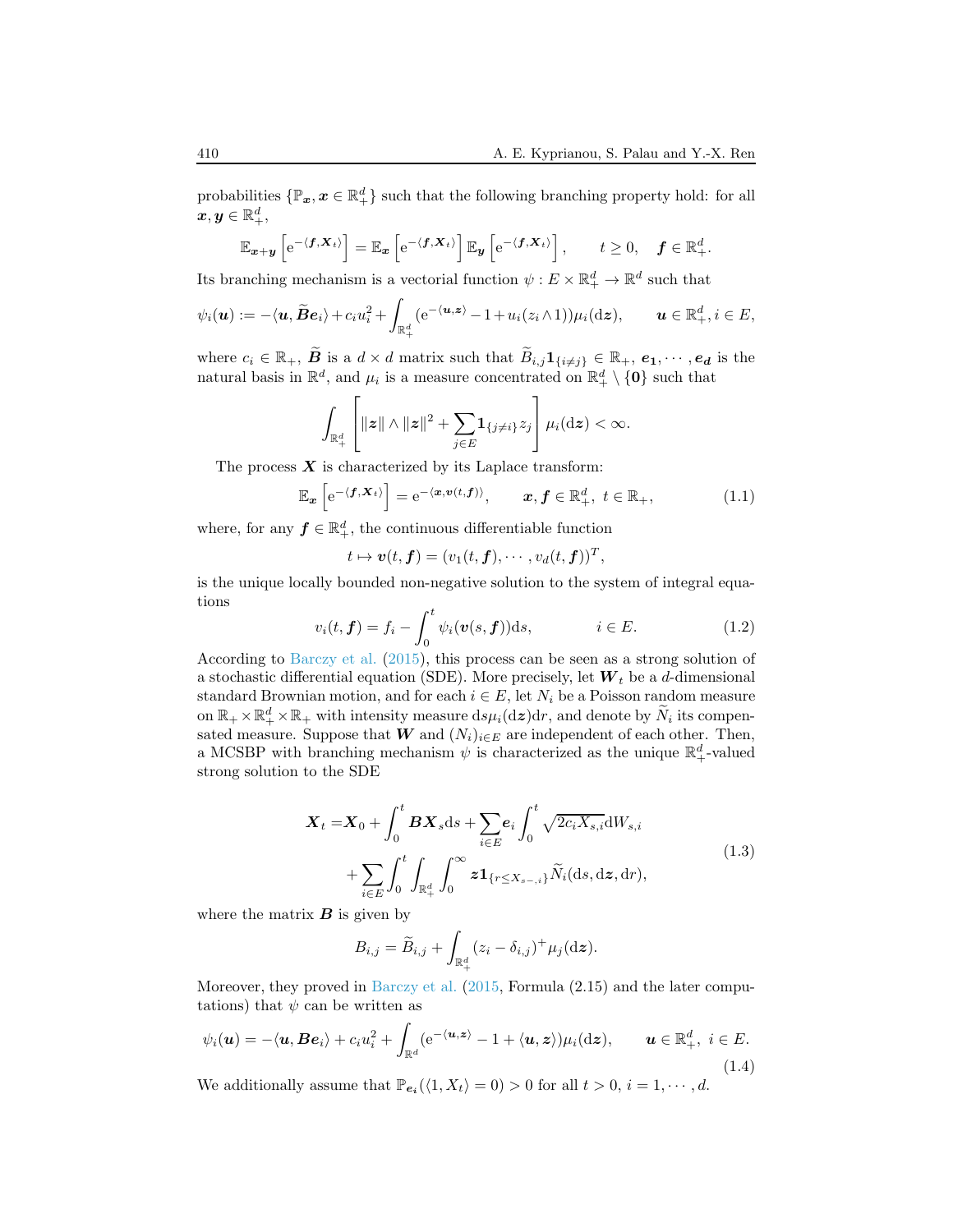Remark 1.1. Thanks to the relation between  $\bf{B}$  and  $\bf{B}$ , when we write the branching mechanism as in  $(1.4)$ , the matrix **B** satisfies

<span id="page-2-1"></span>
$$
\int_{\mathbb{R}_+^d} z(i)\mu_j(\mathrm{d}z) \le B_{ij} \qquad \text{for all } i \ne j.
$$
\n(1.5)

*Remark* 1.2. If we regard  $E$  as the space where particles located, the model we described above can be seen as a special case of a superprocess in which the associated Markov movement is that of a Markov chain on  $E$ . Indeed, for such a process, from e.g. [Dynkin](#page-19-2) [\(1991](#page-19-2)), the log-Laplace semigroup,  $\mathbf{V}_t : \mathbb{R}_+^d \mapsto \mathbb{R}_+^d$ , which similarly to [\(1.1\)](#page-1-1), satisfies  $\langle x, V_t f \rangle = -\log \mathbb{E}_x \left[ e^{-\langle f, X_t \rangle} \right]$ , for  $f, x \in \mathbb{R}_+^d$ , and is the unique solution to

$$
\boldsymbol{V}_t \boldsymbol{f}(i) = [\mathrm{e}^{t\boldsymbol{Q}} \boldsymbol{f}](i) - \int_0^t \mathrm{e}^{(t-s)\boldsymbol{Q}} \psi_i(V_s \boldsymbol{f}) \mathrm{d}s
$$

where  $f = (f(1), \dots, f(d))^T \in \mathbb{R}_+^d$  and Q is the infinitesimal generator of the associated Markov chain. Note that a straightforward manipulation in the spirit of Theorem 3.1.2 of [Dynkin](#page-19-3) [\(2002](#page-19-3)) implies that

$$
\mathbf{V}_{t}\mathbf{f}(i) = f(i) + \int_{0}^{t} [\mathbf{Q}V_{s}\mathbf{f}](i) - \int_{0}^{t} \psi_{i}(V_{s}\mathbf{f}) ds
$$

$$
= f(i) + \int_{0}^{t} \langle V_{s}\mathbf{f}, \mathbf{Q}^{T}\mathbf{e}_{i} \rangle - \int_{0}^{t} \psi_{i}(V_{s}\mathbf{f}) ds,
$$

where  $\boldsymbol{Q}^T$  is the transpose matrix of  $\boldsymbol{Q}$ . In turn, we note that this is equivalent to the unique semigroup evolution that solves  $(1.2)$ , albeit that the branching mechanism

$$
\widetilde{\psi}_i(\boldsymbol{u}) := -\langle \boldsymbol{u}, \boldsymbol{Q}^T \boldsymbol{e}_i \rangle + \psi_i(\boldsymbol{u}) \qquad \boldsymbol{u} \in \mathbb{R}_+^d, \ i \in E.
$$

We therefore suppose in the remaining part of this paper that  $\{X_t, t \geq 0\}$  is a  $\psi$ -MCSBP. Denote by  $\mathbf{M}(t) := (M(t)_{i,j})_{d \times d}$  the matrix with elements

$$
M(t)_{i,j} := \mathbb{E}_{\mathbf{e}_i} \left[ \langle \mathbf{e}_j, \mathbf{X}_t \rangle \right], \qquad i, j \in E, \ t \ge 0.
$$

By [Barczy et al.](#page-18-0) [\(2015](#page-18-0), Lemma 3.4) we have

<span id="page-2-0"></span>
$$
\mathbf{M}(t) = e^{t\mathbf{B}^T}, \qquad t \ge 0,
$$
\n(1.6)

where  $\boldsymbol{B}^T$  is the transpose of  $\boldsymbol{B}$ . Observe that for any initial vector  $\boldsymbol{x}_0$  and any  $\boldsymbol{x} \in \mathbb{R}_{+}^{d},$ 

$$
\mathbb{E}_{\boldsymbol{x}_0}\left[\langle \boldsymbol{x}, \boldsymbol{X}_t \rangle\right] = \boldsymbol{x}_0^T \boldsymbol{M}(t) \boldsymbol{x}, \qquad t \geq 0.
$$

Moreover, by [\(1.3\)](#page-1-3) and the Itô calculus, for all  $x \in \mathbb{R}^d$  and  $s \le r \le t$ , we obtain

<span id="page-2-2"></span>
$$
\langle \mathbf{M}(t-r)\mathbf{x}, \mathbf{X}_r \rangle = \langle \mathbf{M}(t-s)\mathbf{x}, \mathbf{X}_s \rangle + \sum_{i \in E} \int_s^r [\mathbf{M}(t-u)\mathbf{x}]_i \sqrt{2c_i X_{u,i}} \mathrm{d}W_{u,i} + \sum_{i \in E} \int_s^r \int_{\mathbb{R}_+^d} \int_0^\infty \langle \mathbf{M}(t-u)\mathbf{x}, \mathbf{z} \rangle \mathbf{1}_{\{l \le X_{u-,i}\}} \widetilde{N}_i(\mathrm{d}u, \mathrm{d}\mathbf{z}, \mathrm{d}l).
$$
\n(1.7)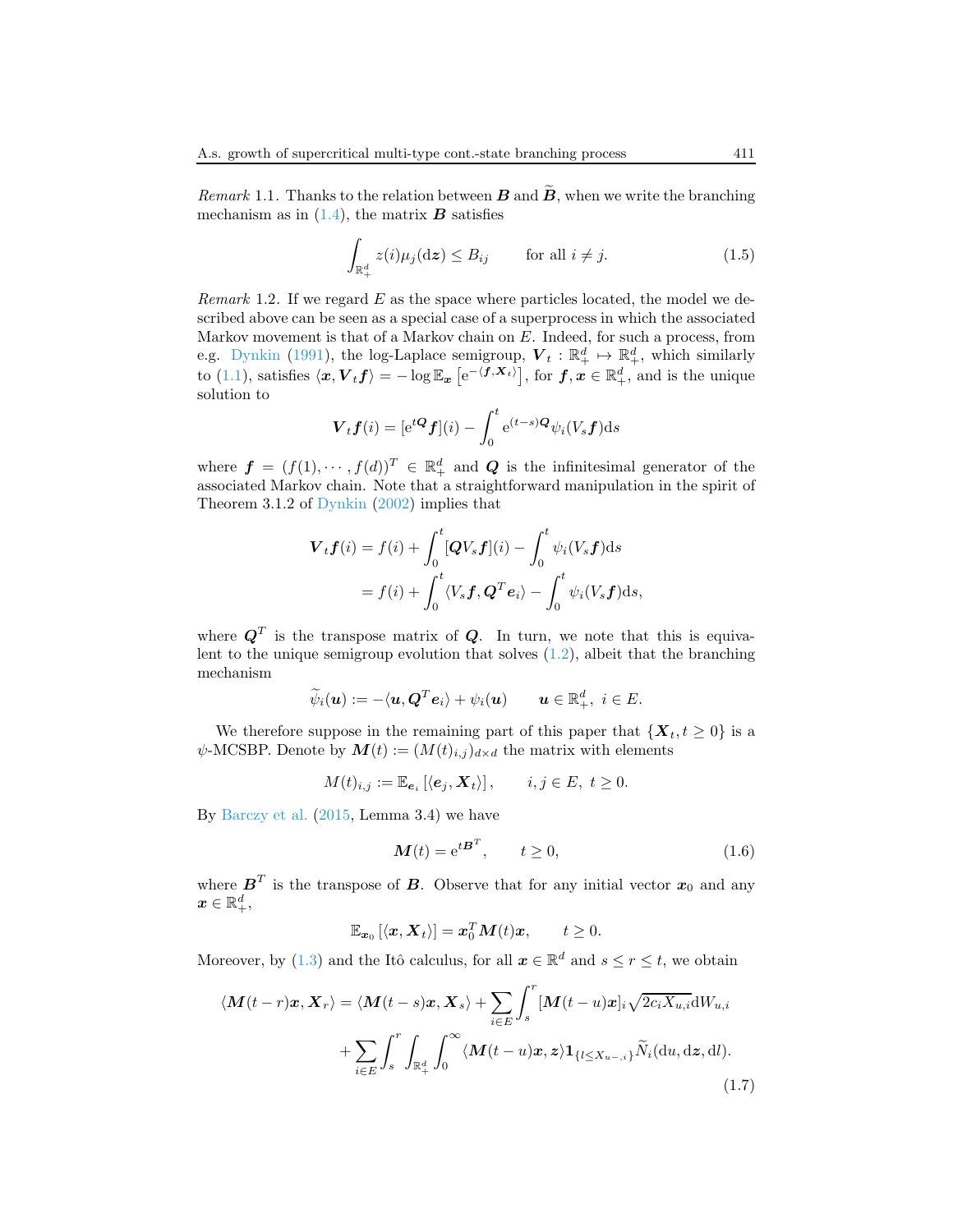In particular, if we take  $r = t$ , we get the following equation

<span id="page-3-2"></span>
$$
\langle \boldsymbol{x}, \boldsymbol{X}_t \rangle = \langle \boldsymbol{M}(t-s)\boldsymbol{x}, \boldsymbol{X}_s \rangle + \sum_{i \in E} \int_s^t [\boldsymbol{M}(t-u)\boldsymbol{x}]_i \sqrt{2c_i X_{u,i}} \mathrm{d}W_{u,i} + \sum_{i \in E} \int_s^t \int_{\mathbb{R}_+^d} \int_0^\infty \langle \boldsymbol{M}(t-u)\boldsymbol{x}, \boldsymbol{z} \rangle \mathbf{1}_{\{l \le X_{u-,i}\}} \widetilde{N}_i(\mathrm{d}u, \mathrm{d}\boldsymbol{z}, \mathrm{d}l).
$$
\n(1.8)

A vector  $u \in \mathbb{R}^d$  is called a  $\lambda$ -right (resp. left) eigenvector if for all  $t \geq 0$ ,

$$
\mathbf{M}(t)\mathbf{u} = e^{\lambda t}\mathbf{u}, \qquad \text{(resp. } \mathbf{u}^T \mathbf{M}(t) = e^{\lambda t}\mathbf{u}^T\text{)}.
$$

If  $u$  is a  $\lambda$ -right eigenvector, define

$$
W_t^{\lambda}(\boldsymbol{u}) := e^{-\lambda t} \langle \boldsymbol{u}, \boldsymbol{X}_t \rangle, \qquad t \geq 0.
$$

Then it was shown in Proposition 3 of [Kyprianou and Palau](#page-19-1) [\(2018+\)](#page-19-1) that if  $\boldsymbol{u}$ is a  $\lambda$ -right eigenvector with  $\lambda \in \mathbb{R}$ , then for any  $x \in \mathbb{R}^d_+$ ,  $\{W_t^{\lambda}(\boldsymbol{u}), t \geq 0\}$  is a martingale under  $\mathbb{P}_x$ .

Suppose that  $M(t)$  is irreducible (exists  $t_0 > 0$  such that  $M(t_0)_{i,j} > 0$  for all  $i, j \in E$ ). The Perron-Frobenius theory implies that there exist  $\lambda_1 \in \mathbb{R}$  and right and left associated eigenvectors  $\phi, \widehat{\phi} \in \mathbb{R}^d_+$  with all coordinates strictly positive such that  $\mathbf{M}(t)\phi = e^{\lambda_1 t} \phi$  and  $\widehat{\phi}^T \mathbf{M}(t) = e^{\lambda_1 t} \widehat{\phi}^T$ , for all  $t \geq 0$ . We note from [\(1.6\)](#page-2-0) that this is equivalent to the statement that  $\phi$  and  $\hat{\phi}$  are right and left eigenvectors for  $\boldsymbol{B}^T$  with common eigenvalue  $\lambda_1$ . For convenience we shall normalise  $\phi$  and  $\widehat{\phi}$ such that  $\langle \phi, 1 \rangle = 1 = \langle \phi, \widehat{\phi} \rangle$ . Moreover, any other eigenvalue  $\lambda$  satisfies  $\lambda_1 > \Re(\lambda)$ and

$$
\lim_{t\to\infty} \mathbf{M}(t) e^{-\lambda_1 t} = \mathbf{P} := (\phi_i \widehat{\phi}_j)_{i,j \in E \times E}.
$$

In addition, [Barczy and Pap](#page-18-1) [\(2016](#page-18-1), Lemma A.3) proved that there exist  $c_1, c_2, c_3$ 0 such that

<span id="page-3-3"></span>
$$
\|\mathbf{M}(t)\mathrm{e}^{-\lambda_1 t} - \mathbf{P}\| \le c_1 \mathrm{e}^{-c_2 t} \quad \text{and} \quad \|\mathbf{M}(t)\| \le c_3 \mathrm{e}^{\lambda_1 t} \quad \text{for all } t \in \mathbb{R}_+.
$$
\n(1.9)

In order to simplify notation, we will denote by

<span id="page-3-0"></span>
$$
W_t := W_t^{\lambda_1}(\phi) = e^{-\lambda_1 t} \langle \phi, \mathbf{X}_t \rangle, \qquad t \ge 0.
$$
 (1.10)

Observe that  $W_t$  is a non-negative martingale and has a limit a.s. that we will denote by  $W_{\infty}$ .

We say that the  $\psi$ -MCSBP is *subcritical, critical*, or *supercritical* according as  $\lambda_1 < 0, \lambda_1 = 0$ , or  $\lambda_1 > 0$ . This classification is consistent with the corresponding classification for single-type continuous state branching processes, see, e.g., [Li](#page-19-0) [\(2011,](#page-19-0) Page 58). With the use of  $(1.10)$ , it was proved in [Kyprianou and Palau](#page-19-1)  $(2018+)$ , that in the subcritical and critical cases the process has extinction a.s. In this paper, we want to find the asymptotic behaviour in the supercritical case.

The following Theorem [1.3](#page-4-0) gives a relationship between the  $\mathbb{L}^1$ -convergence of the martingale  $\{W_t, t \geq 0\}$  and the following condition:

<span id="page-3-1"></span>
$$
\sum_{i \in E} \int_{1 \le \langle \mathbf{1}, \mathbf{z} \rangle < \infty} \langle \mathbf{1}, \mathbf{z} \rangle \ln(\langle \mathbf{1}, \mathbf{z} \rangle) \mu_i(\mathrm{d}\mathbf{z}) < \infty. \tag{x \log x \text{ condition}}
$$

If  $\mu_i(d\mathbf{z}) = \pi \Pi_i(dr)$ , where  $\mathbf{z} = r\pi$  with  $\Pi_i$  being a measure on  $(0,\infty)$  and  $\pi$  a fixed probability mass function on the type space  $E$  in vector form, the following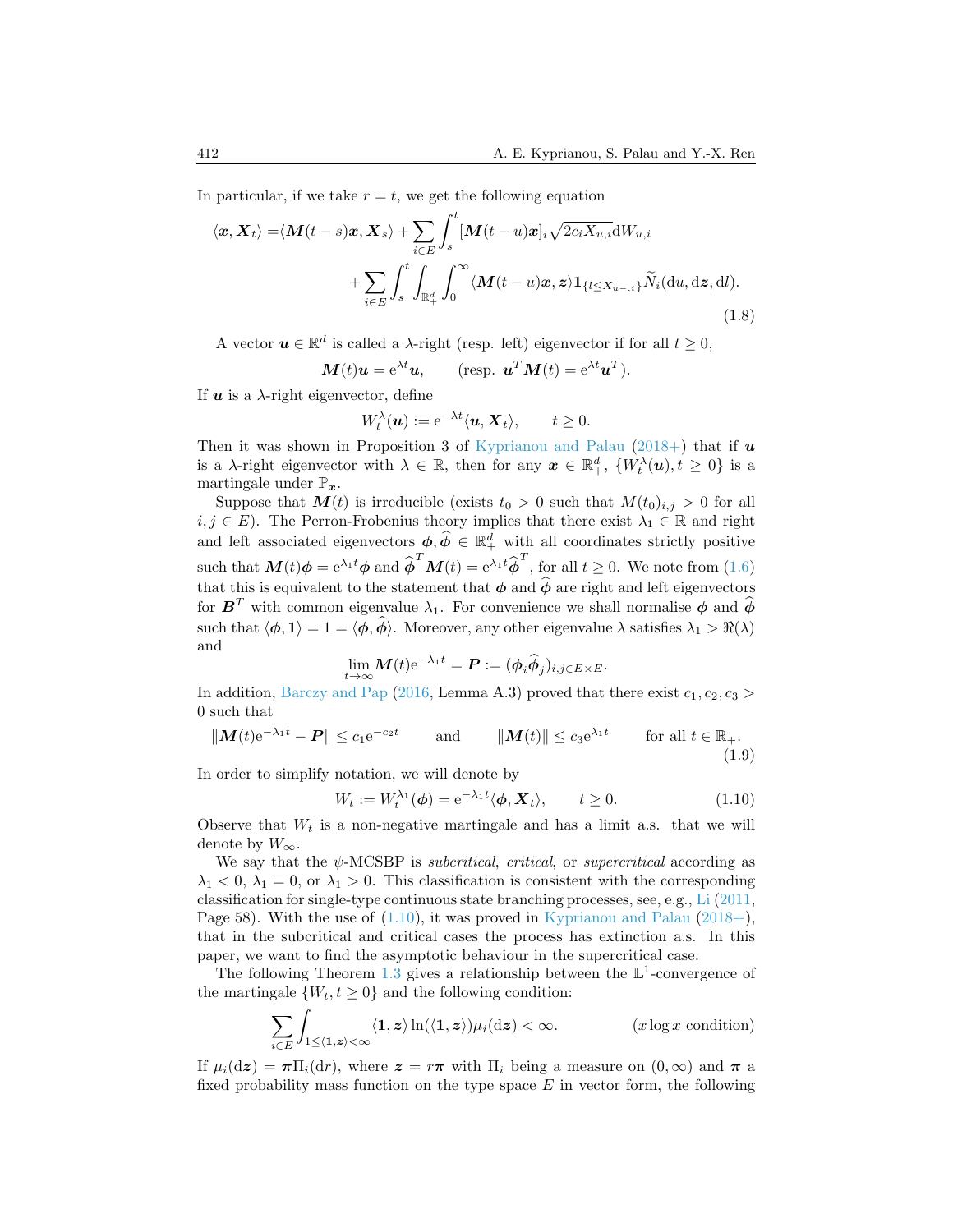theorem comes from Theorem 5.1 and Theorem 6.2 in [Ren et al.](#page-19-4) [\(2016\)](#page-19-4). See also [Kyprianou and Palau](#page-19-1) [\(2018+](#page-19-1), Theorem 6).

<span id="page-4-0"></span>**Theorem 1.3.** Suppose that  $\lambda_1 > 0$ . The following assertions hold:

- (1) If  $(x \log x$  [condition\)](#page-3-1) holds, then for any  $\mathbb{P}_x$ ,  $W_\infty$  is the  $\mathbb{L}^1(\mathbb{P}_x)$  limit of  $W_t$ as  $t \to \infty$ .
- (2) If  $(x \log x \text{ condition})$  doesn't hold, then for any  $x \in \mathbb{R}^d_+$ ,  $W_\infty = 0$ ,  $\mathbb{P}_x$  a.s.

We will prove this theorem in Section [2.](#page-4-1) By using this theorem we obtain a strong law of large numbers for MCSBPs. This result matches perfectly classical analogues for multi-type Galton–Watson processes; see for example Theorem V.6.1 of [Athreya and Ney](#page-18-2) [\(2004](#page-18-2)).

<span id="page-4-3"></span>**Theorem 1.4.** Suppose that **X** is a MCSBP with principal eigenvalue  $\lambda_1 > 0$  and right and left associated eigenvectors  $\phi, \widehat{\phi} \in \mathbb{R}^d_+$ . Then for any  $\mathbf{x} \in \mathbb{R}^d_+$ ,

$$
\lim_{t\to\infty} e^{-\lambda_1 t} \mathbf{X}_t = W_\infty \widehat{\phi}, \quad \mathbb{P}_x \text{ a.s.}
$$

As a corollary we obtain the following convergence on rates of types.

**Theorem 1.5.** For any  $x \in \mathbb{R}^d_+ \setminus \{0\}$  we have, conditional on non-extinction,

$$
\lim_{t\to\infty}\frac{\boldsymbol{X}_t}{\langle \boldsymbol{1},\boldsymbol{X}_t\rangle}=\frac{\boldsymbol{\phi}}{\langle \boldsymbol{1},\boldsymbol{\hat{\phi}}\rangle},\qquad\mathbb{P}_{\boldsymbol{x}}\ \ a.s.
$$

The remainder of this paper is structured as follows. In Section [2](#page-4-1) we prove Theorem 1. The proof of Theorem 2 is given in Section [3.](#page-11-0)

#### <span id="page-4-1"></span>2. Spine decomposition

A now classical way to prove Theorem [2](#page-4-1) is to find a spine decomposition for  $\{X_t, t \geq 0\}$  under the Doob h-transform associated with W. More precisely, for any  $x \in \mathbb{R}_+^d$ , using the martingale  $(W_t, t \geq 0)$  we define a new probability measure via

$$
\left. \frac{\mathrm{d} \widetilde{\mathbb{P}}_{\bm{x}}}{\mathrm{d} \mathbb{P}_{\bm{x}}} \right|_{\mathcal{F}_t} = \frac{1}{\langle \bm{\phi}, \bm{x} \rangle} W_t, \quad t \ge 0.
$$

Where  $\{\mathcal{F}_t, t \geq 0\}$  is the natural filtration generated by **X**.

Let  $(\eta_t, t \geq 0)$  be a Markov chain on E with infinitesimal generator **L**, a  $d \times d$ matrix defined by

$$
L_{ij} = \frac{1}{\phi(i)} \left( B_{ij}^T - \mathbf{1}_{\{i=j\}} \lambda_1 \right) \phi(j), \qquad i, j \in E.
$$

Denote by  $(P_i^{\phi}, i \in E)$  the probabilities of  $\eta$  such that  $P_i^{\phi}(\eta_0 = i) = 1$  for all  $i \in \mathbb{E}$ . **Theorem 2.1.** If **X** is a MCSBP, then for any  $\mathbf{x} \in \mathbb{R}^d_+$  and  $\mathbf{f} \in \mathbb{R}^d_+$ ,

<span id="page-4-2"></span>
$$
\widetilde{\mathbb{E}}_{\boldsymbol{x}}\left[e^{-\langle \boldsymbol{f}, \boldsymbol{X}_t \rangle}\right] = \mathbb{E}_{\boldsymbol{x}}\left[e^{-\langle \boldsymbol{f}, \boldsymbol{X}_t \rangle}\right] \times \boldsymbol{E}_{\boldsymbol{\phi}\boldsymbol{x}}^{\boldsymbol{\phi}}\left[\exp\left\{-\int_0^t \left(2c(\eta_s)v_{\eta_s}(t-s, \boldsymbol{f}) + \int_{\mathbb{R}_+^d} z(\eta_s)(1-e^{-\langle \boldsymbol{v}(t-s, \boldsymbol{f}), \boldsymbol{z} \rangle}\right) \mu_{\eta_s}(\mathrm{d}\boldsymbol{z})\right) \mathrm{d}s\right\} \times \prod_{s \leq t} \mathcal{A}_{\eta_{s-s}, \eta_s}^{t-s},
$$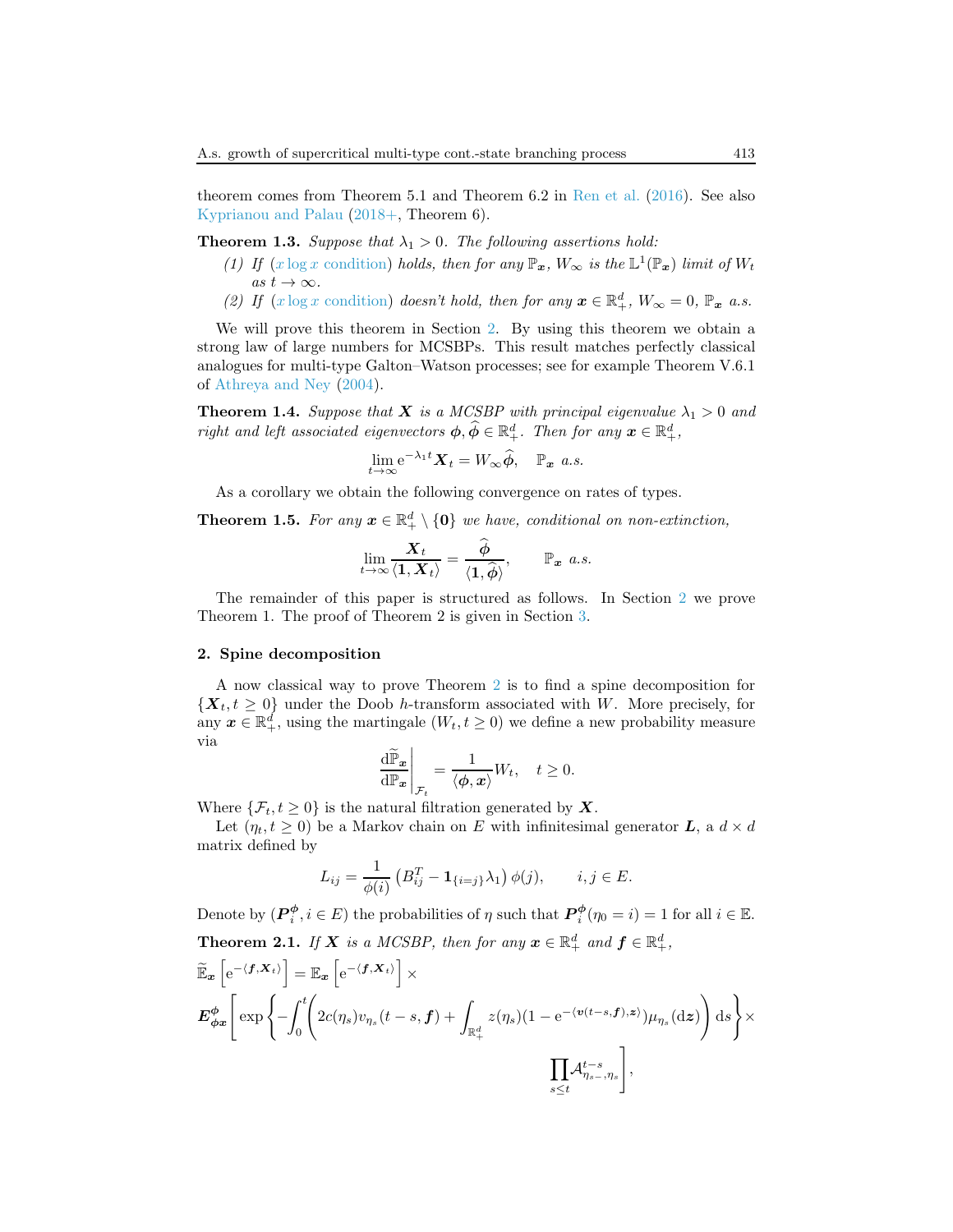where the matrices  $\{A^s : s \geq 0\}$  are given by

$$
\mathcal{A}_{i,j}^s = \left( \mathbf{1}_{\{i \neq j\}} \frac{1}{B_{ij}^T} \int_{\mathbb{R}_+^d} z(j) (\mathrm{e}^{-\langle \mathbf{v}(s,\mathbf{f}),\mathbf{z}\rangle} - 1) \mu_i(\mathrm{d}\mathbf{z}) + 1 \right), \quad i, j \in E,
$$

and

$$
\boldsymbol{P}_{\boldsymbol{\phi x}}^{\boldsymbol{\phi}}(\cdot)=\sum_{i\in E}\frac{\phi(i)x(i)}{\langle\boldsymbol{\phi},\boldsymbol{x}\rangle}\boldsymbol{P}_{i}^{\boldsymbol{\phi}}(\cdot)
$$

with associated expectation operator  $E_{\phi x}^{\phi}(\cdot)$ .

Proof: We start by noting that

$$
\widetilde{\mathbb{E}}_{\boldsymbol{x}}\left[e^{-\langle \boldsymbol{f}, \boldsymbol{X}_t\rangle}\right] = \frac{e^{-\lambda_1 t}}{\langle \boldsymbol{\phi}, \boldsymbol{x}\rangle} \mathbb{E}_{\boldsymbol{x}}\left[\langle \boldsymbol{\phi}, \boldsymbol{X}_t\rangle e^{-\langle \boldsymbol{f}, \boldsymbol{X}_t\rangle}\right].
$$

Replacing f by  $f + \lambda \phi$  in [\(1.1\)](#page-1-1) and [\(1.2\)](#page-1-2) and differentiating with respect to  $\lambda$  and then setting  $\lambda = 0$ , we obtain

$$
\widetilde{\mathbb{E}}_{\boldsymbol{x}}\left[e^{-\langle \boldsymbol{f}, \boldsymbol{X}_t \rangle}\right] = \mathbb{E}_{\boldsymbol{x}}\left[e^{-\langle \boldsymbol{f}, \boldsymbol{X}_t \rangle}\right] \sum_{i \in E} \frac{\phi(i)x(i)}{\langle \boldsymbol{\phi}, \boldsymbol{x} \rangle} \theta^t(i)
$$
\n
$$
= \mathbb{E}_{\boldsymbol{x}}\left[e^{-\langle \boldsymbol{f}, \boldsymbol{X}_t \rangle}\right] \frac{\langle \theta^t, \boldsymbol{\phi} \circ \boldsymbol{x} \rangle}{\langle \boldsymbol{\phi}, \boldsymbol{x} \rangle},
$$
\n(2.1)

<span id="page-5-0"></span>.

where  $\circ$  denotes element wise multiplication of vectors and, for  $t \geq 0$ ,  $\theta^t$  is the vector with entries

$$
\theta^t(i) := \frac{1}{\phi(i)} e^{-\lambda_1 t} \left. \frac{\partial}{\partial \lambda} v_i(t, \mathbf{f} + \lambda \phi) \right|_{\lambda=0}
$$

By an integration by parts, using [\(1.2\)](#page-1-2) and [\(1.4\)](#page-1-0) and that  $(Be_i)_j = B_{ij}^T$ , we get that  $\theta^t(i)$  is also the unique vector solution to

$$
\theta^{t}(i) = 1 + \int_{0}^{t} \frac{1}{\phi(i)} \left[ (B^{T} - \lambda_{1}I)(\phi \circ \theta^{s}) \right](i) \mathrm{d}s - \int_{0}^{t} \theta^{s}(i) 2c(i)v_{i}(s, \mathbf{f}) \mathrm{d}s + \int_{0}^{t} \int_{\mathbb{R}_{+}^{d}} \langle \theta^{s}, \frac{\phi \circ z}{\phi(i)} \rangle (e^{-\langle \mathbf{v}(s, \mathbf{f}), z \rangle} - 1) \mu_{i}(\mathrm{d}z) \mathrm{d}s.
$$

Recall the definition of  $L$  and note that it conforms to the definition of an intensity matrix of a Markov chain, thanks to the fact that  $\phi$  is an eigenvector of  $\boldsymbol{B}^T$ . A (vectorial) integration by parts in the spirit of Theorem 3.1.2 of [Dynkin](#page-19-3) [\(2002\)](#page-19-3),

$$
[\theta^t](i) = [e^{tL} \mathbf{1}](i) - \int_0^t e^{(t-s)L} [\theta^s(\cdot) \circ (2c(\cdot)v.(s, \mathbf{f}))] (i) ds + \int_0^t e^{(t-s)L} \left[ \int_{\mathbb{R}_+^d} \langle \theta^s, \phi \circ z \rangle (e^{-\langle v(s, \mathbf{f}), z \rangle} - 1) \frac{\mu(\mathrm{d}z)}{\phi(\cdot)} \right] (i) ds,
$$

where  $\mathbf{1} = (1, \dots, 1)^T \in \mathbb{R}_+^d$ . Then appealing to the fact that  $\{e^{tL} : t \geq 0\}$  is the semigroup of  $(\eta, \boldsymbol{P}_i^{\boldsymbol{\phi}}), i \in E$ ,

$$
\theta^{t}(i) = \mathbf{E}_{i}^{\phi}[\mathbf{1}] - \int_{0}^{t} \mathbf{E}_{i}^{\phi} \left[ 2\theta^{s}(\eta_{t-s})c(\eta_{t-s})v_{\eta_{t-s}}(s,\mathbf{f})) \right] ds + \int_{0}^{t} \mathbf{E}_{i}^{\phi} \left[ \int_{\mathbb{R}_{+}^{d}} \langle \theta^{s}, \phi \circ z \rangle (e^{-\langle \mathbf{v}(s,\mathbf{f}),z \rangle} - 1) \frac{\mu_{\eta_{t-s}}(\mathrm{d}z)}{\phi(\eta_{t-s})} \right] ds.
$$
 (2.2)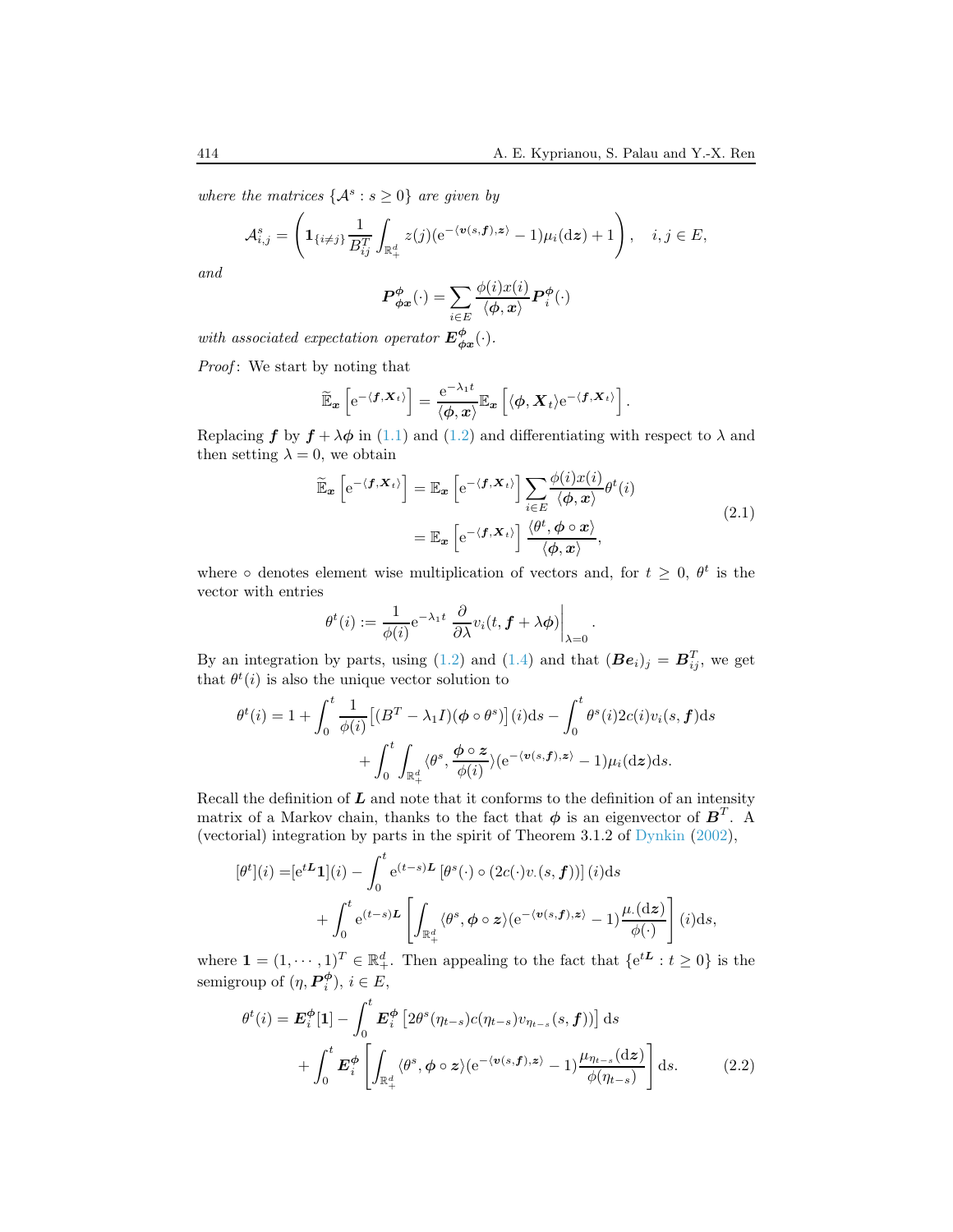Next, we make a change of variable  $u = t - s$  and separate the last inner product into two parts. For all  $s \leq t$  and  $\boldsymbol{z} \in \mathbb{R}_+^d$ 

$$
\langle \theta^{t-s}, \phi \circ z \rangle = \theta^{t-s}(\eta_s) \phi(\eta_s) z(\eta_s) + \sum_{j \neq \eta_s} \theta^{t-s}(j) \phi(j) z(j).
$$

Therefore,  $(2.2)$  is transformed into

$$
\theta^{t}(i) = \mathbf{E}_{i}^{\phi}[g(\eta_{t})] - \int_{0}^{t} \mathbf{E}_{i}^{\phi} \left[ 2\theta^{t-s}(\eta_{s})c(\eta_{s})v_{\eta_{s}}(t-s,\mathbf{f})) \right] ds \n+ \int_{0}^{t} \mathbf{E}_{i}^{\phi} \left[ \theta^{t-s}(\eta_{s}) \int_{\mathbb{R}_{+}^{d}} z(\eta_{s}) (e^{-(v(t-s,\mathbf{f}),\mathbf{z})} - 1) \mu_{\eta_{s}}(\mathbf{dz}) \right] ds \n+ \int_{0}^{t} \mathbf{E}_{i}^{\phi} \left[ \sum_{j \neq \eta_{s}} \theta^{t-s}(j) \frac{\phi(j)}{\phi(\eta_{s})} \int_{\mathbb{R}_{+}^{d}} z(j) (e^{-(v(t-s,\mathbf{f}),\mathbf{z})} - 1) \mu_{\eta_{s}}(\mathbf{dz}) \right] ds.
$$

Recall that  $(1.5)$  holds and hence, by applying [Chen et al.](#page-18-3)  $(2018+)$  $(2018+)$ , Lemma 6.1) to the Lévy system associated to  $L$ , using, in their notation, the functions

$$
q(s,i) = 2c(i)v_i(s,\boldsymbol{f}) + \int_{\mathbb{R}_+^d} z(i)(1 - e^{-\langle \boldsymbol{v}(s,\boldsymbol{f}),\boldsymbol{z}\rangle})\mu_i(\mathrm{d}\boldsymbol{z})
$$

and

$$
F(s,i,j) = \ln\left(\mathbf{1}_{\{i\neq j\}}\frac{1}{B_{ji}}\int_{\mathbb{R}_+^d}z(j)(e^{-\langle\mathbf{v}(s,\mathbf{f}),\mathbf{z}\rangle}-1)\mu_i(\mathrm{d}\mathbf{z})+1\right),
$$

we obtain

$$
\theta^{t}(i) = \mathbf{E}_{i}^{\phi} \left[ \exp \left\{ -\int_{0}^{t} \left( 2c(\eta_{s})v_{\eta_{s}}(t-s,\mathbf{f}) + \int_{\mathbb{R}_{+}^{d}} z(\eta_{s})(1-e^{-\langle \mathbf{v}(t-s,\mathbf{f}),\mathbf{z}\rangle})\mu_{\eta_{s}}(\mathrm{d}\mathbf{z}) \right) \mathrm{d}s \right\}
$$

$$
\prod_{s\leq t} \mathcal{A}_{\eta_{s-},\eta_{s}}^{t-s} \right].
$$

Theorem [2.1](#page-4-2) suggests that the process  $(\mathbf{X}_t, \widetilde{\mathbb{P}}_{x})$  is equal in law to a process  $\{\Gamma_t : t \geq 0\}$ , whose law is henceforth denoted by  $P_x, x \in \mathbb{R}^d_+$ , where

$$
\Gamma_t = \mathbf{X}'_t + \sum_{s \le t:c} \mathbf{X}^{c,s}_{t-s} + \sum_{s \le t:d} \mathbf{X}^{d,s}_{t-s} + \sum_{s \le t:j} \mathbf{X}^{j,s}_{t-s}, \qquad t \ge 0,
$$

such that  $X'$  is an independent copy of  $(X_t, \mathbb{P}_x)$  and the processes  $X_{\cdot}^{c,s}$ ,  $X_{\cdot}^{d,s}$  and  $X_j^{j,s}$  are defined through a process of immigration as follows: Given the path of the Markov chain  $(\eta, \boldsymbol{P}_{\phi x}^{\phi}),$ 

[continuous immigration] in a Poissonian way a  $\psi$ -MCSBP  $\boldsymbol{X}^{c,s}$  immigrates at  $(s, \eta_s)$  with rate  $ds \times 2c(\eta_s) dN_{\eta_s}$ ,

[discontinuous immigration] in a Poissonian way a  $\psi$ -MCSBP  $\boldsymbol{X}^{\text{d},s}$  immigrates at  $(s, \eta_s)$  with rate ds  $\times \int_{\mathbb{R}_+^d} z(\eta_s) \mu_{\eta_s}(\mathrm{d}z) \mathbb{P}_z$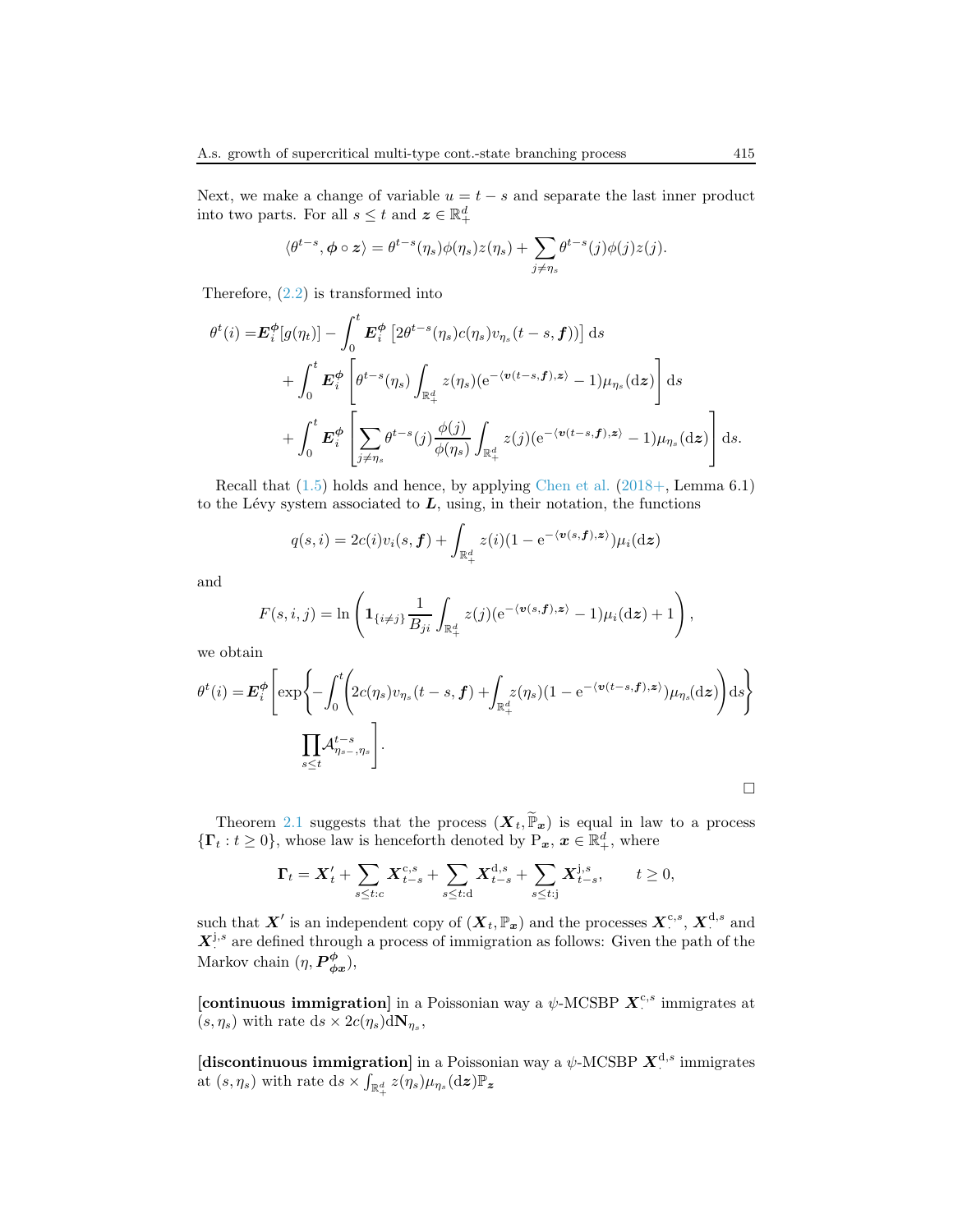[jump immigration] at each jump time s of  $\eta$ , a  $\psi$ -MCSBP  $\mathbf{X}^{j,s}$  immigrates at  $(s, \eta_s)$  with law  $\int_{\mathbb{R}_+^d} \nu_{\eta_{s-},\eta_s}(\mathrm{d}z) \mathbb{P}_z$ , where for each  $i, j \in E$ ,

$$
\nu_{i,j}(\mathrm{d}\boldsymbol{z}) = \mathbf{1}_{\{i \neq j\}} \frac{1}{B_{ij}^T} z(j) \mu_i(\mathrm{d}\boldsymbol{z}) + \left(1 - \mathbf{1}_{\{i \neq j\}} \frac{1}{B_{ij}^T} \int_{\mathbb{R}_+^d} v(j) \mu_i(\mathrm{d}\boldsymbol{v})\right) \delta_{\boldsymbol{0}}(\mathrm{d}\boldsymbol{z}).
$$

Given  $\eta$ , the above three immigration processes are independent.

In the above description, the quantity  $N_i$  is the excursion measure of the  $\psi$ -MCSBP corresponding to  $\mathbb{P}_{e_i}$ . To be more precise, [Dynkin and Kuznetsov](#page-19-5) [\(2004\)](#page-19-5) showed that associated to the laws  $\{\mathbb{P}_{e_i} : i \in E\}$  are the measures  $\{N_i : i \in E\}$ , defined on the same measurable space, which satisfy

$$
\mathbf{N}_i(1 - e^{-\langle \mathbf{f}, \mathbf{X}_t \rangle}) = -\log \mathbb{E}_{\mathbf{e}_i}(e^{-\langle \mathbf{f}, \mathbf{X}_t \rangle}),
$$

for all  $t \geq 0$ . A particular feature of  $N_i$  that we shall use later is that

<span id="page-7-1"></span>
$$
\mathbf{N}_i(\langle \mathbf{f}, \mathbf{X}_t \rangle) = \mathbb{E}_{\mathbf{e}_i}(\langle \mathbf{f}, \mathbf{X}_t \rangle). \tag{2.3}
$$

Note, in order for the measures  $N_i$ ,  $i = 1, \dots, d$ , to be well defined, we need the assumption made in the introduction that  $\mathbb{P}_{e_i}(\langle 1, X_t \rangle = 0) > 0$  for all  $t > 0$ ,  $i = 1, \cdots, d$ .

Observe that the processes  $X^c$ ,  $X^d$  and  $X^j$  are initially zero valued, therefore, if  $\Gamma_0 = x$  then  $X'_0 = x$ . The following result corresponds to a classical spine decomposition, albeit now for the setting of an MCSBP. Note, we henceforth refer to the process  $\eta$  as the *spine*[. By following the same proof as Theorem 5 in](#page-19-1) Kyprianou and Palau [\(2018+\)](#page-19-1) we can easily establish the next result.

<span id="page-7-0"></span>**Theorem 2.2** (Spine decomposition). For any  $x \in \mathbb{R}^d_+$ ,  $(\Gamma_t, t \geq 0; P_x)$  is equal in law to  $(\mathbf{X}_t, t \geq 0; \widetilde{\mathbb{P}}_{\bm{x}})$ .

For the sake of brevity, we leave the proof to the reader.

2.1. Proof of Theorem [1.3.](#page-4-0) We follow a well established line of reasoning. We know that  $1/W_t$  is a positive  $\mathbb{P}_x$ -supermartingale and hence  $\lim_{t\to\infty}W_t$  exists  $\mathbb{P}_x$ -almost surely. Therefore  $W_t$  converges in  $\mathbb{L}^1(\mathbb{P}_x)$  to a non-degenerated limit as soon as we prove that  $\mathbb{P}_{\mathbf{x}}(\liminf_{t\to\infty}W_t<\infty)=1$ .

We consider the spine decomposition in Theorem [2.2.](#page-7-0) Given the spine  $\eta$ , let us write  $(s, I_s^d, I_s^j)_{s \geq 0}$  for the process of immigrated vector along the spine (i.e.  $I_s^d$  =  $\mathbf{X}_0^{\mathrm{d},s}$  and  $\mathbf{I}_s^{\mathrm{j}} = \mathbf{X}_0^{\mathrm{j},s}$ ). Then  $(s,\mathbf{I}_s^{\mathrm{d}})$  is Poissonian with intensity  $\mathrm{d}s \times z(\eta_s)\mu_{\eta_s}(\mathrm{d}z)$ and, if s is such that  $\eta_{s-} \neq \eta_s$  then  $I_s^j$  is distributed according to  $\nu_{\eta_{s-},\eta_s}$ . Let  $S = \sigma(\eta_s, (s, I_s^d, I_s^j), s \ge 0)$  be the sigma algebra which informs the location of the spine and the vector issued at each immigration time and write

$$
Z_t := e^{-\lambda_1 t} \langle \phi, \Gamma_t \rangle.
$$

Since  $(\mathbf{\Gamma}_{\cdot}, \mathbf{P}_{\boldsymbol{x}})$  is equal in law to  $(\boldsymbol{X}_{\cdot}, \widetilde{\mathbb{P}}_{\boldsymbol{x}})$ , to prove  $\widetilde{\mathbb{P}}_{\boldsymbol{x}}(\liminf_{t\to\infty}W_t < \infty) = 1$ , we only need to prove that

$$
P_x(\liminf_{t \to \infty} Z_t < \infty) = 1. \tag{2.4}
$$

By Fatou's Lemma

$$
\mathrm{E}_{\boldsymbol{x}}[\liminf_{t\to\infty}Z_t|\mathcal{S}]\leq \liminf_{t\to\infty}\mathrm{E}_{\boldsymbol{x}}[Z_t|\mathcal{S}].
$$

It therefore remains to show that  $\liminf_{t\to\infty} E_x[Z_t|\mathcal{S}] < \infty$ ,  $\widetilde{\mathbb{P}}_x$  a.s.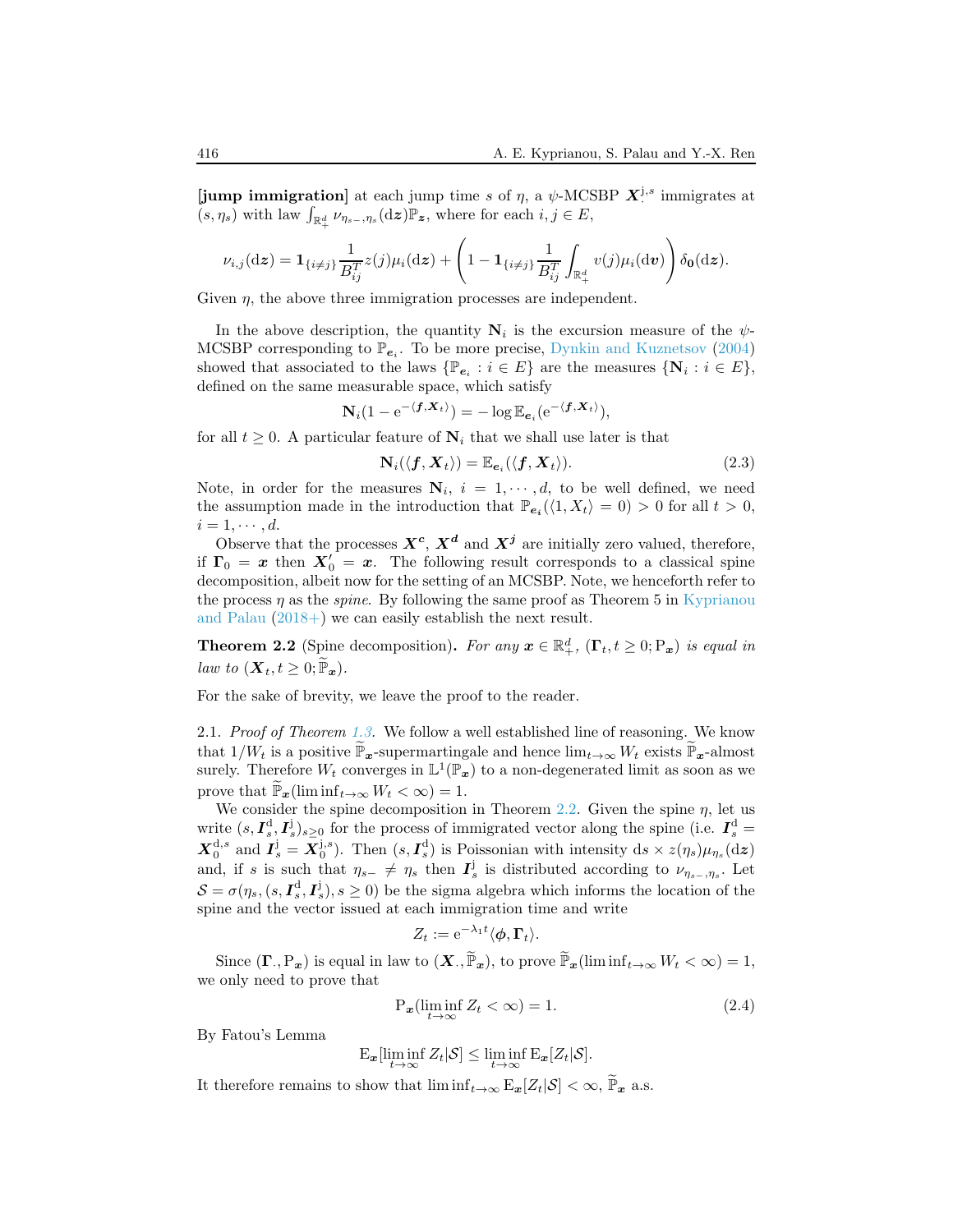By using that the processes  $X_{\cdot}^{\text{c},s}$ ,  $X_{\cdot}^{\text{d},s}$  conditioned on S are Poissonian, the description of  $\mathbf{X}^{\mathbf{j},s}, \mathbf{I}^{\mathbf{j}}$  and  $\mathbf{I}^{\mathbf{d}}$ , formula [\(2.3\)](#page-7-1) and that W is a martingale, we have that for  $t \geq 0$  and  $\boldsymbol{x} \in \mathbb{R}^d_+,$ 

$$
\liminf_{t \to \infty} \mathcal{E}_{\mathbf{x}}[Z_t|\mathcal{S}]
$$
  
=  $\langle \phi, \mathbf{x} \rangle + \int_0^\infty 2c(\eta_s) e^{-\lambda_1 s} \phi(\eta_s) ds + \sum_{0 \le s} e^{-\lambda_1 s} \langle \phi, \mathbf{I}_s^d \rangle + \sum_{0 \le s} e^{-\lambda_1 s} \langle \phi, \mathbf{I}_s^j \rangle.$ 

Since  $\lambda_1 > 0$ , the first integral is finite. We need to prove that the other sums are finite a.s. In order to do it, we will decompose the sum in small jumps:  $\{(s, I_s^d)$ :  $\langle 1, I_s^d \rangle \leq e^{\lambda_1 s}$  and big jumps:  $\{(s, I_s^d) : \langle 1, I_s^d \rangle > e^{\lambda_1 s} \}$ , and we handle  $I_s^j$  in similar way. Denote  $M_{\phi} := \max\{\phi(i) : i \in E\}$ . For the small jumps, by the definition of  $\nu$ ,

$$
\begin{split} &E_{\mathbf{x}}\left[\sum_{0\leq s}e^{-\lambda_{1}s}\langle\phi,\mathbf{I}_{s}^{\mathrm{d}}\rangle\mathbf{1}_{\{\langle\mathbf{1},\mathbf{I}_{s}^{\mathrm{d}}\rangle\leq e^{\lambda_{1}s}\}}+\sum_{0\leq s}e^{-\lambda_{1}s}\langle\phi,\mathbf{I}_{s}^{\mathrm{j}}\rangle\mathbf{1}_{\{\langle\mathbf{1},\mathbf{I}_{s}^{\mathrm{j}}\rangle\leq e^{\lambda_{1}s}\}}\\ =&E_{\mathbf{x}}\Bigg[\int_{0}^{\infty}\!\!\!\int_{\langle\mathbf{1},\mathbf{z}\rangle\leq e^{\lambda_{1}s}}e^{-\lambda_{1}s}z(\eta_{s})\langle\phi,z\rangle\mu_{\eta_{s}}(\mathrm{d}\mathbf{z})\mathrm{d}s\\ &+\int_{0}^{\infty}\!\!\!\int_{\langle\mathbf{1},\mathbf{z}\rangle\leq e^{\lambda_{1}s}}e^{-\lambda_{1}s}\langle\phi,z\rangle\nu_{\eta_{s-},\eta_{s}}(\mathrm{d}\mathbf{z})\mathrm{d}s\Bigg]\\ \leq &CM_{\phi}\sum_{i\in E}\int_{0}^{\infty}\int_{\langle\mathbf{1},\mathbf{z}\rangle\leq e^{\lambda_{1}s}}e^{-\lambda_{1}s}\langle\mathbf{1},\mathbf{z}\rangle^{2}\mu_{i}(\mathrm{d}\mathbf{z})\mathrm{d}s, \end{split}
$$

where C is a positive constant. For each  $i \in E$ ,

$$
\int_0^\infty \int_{\langle \mathbf{1}, \mathbf{z} \rangle \le e^{\lambda_1 s}} e^{-\lambda_1 s} \langle \mathbf{1}, \mathbf{z} \rangle^2 \mu_i(\mathrm{d}\mathbf{z}) \mathrm{d}s
$$
\n
$$
\le \int_{\langle \mathbf{1}, \mathbf{z} \rangle \le 1} \langle \mathbf{1}, \mathbf{z} \rangle^2 \mu_i(\mathrm{d}\mathbf{z}) + \int_{\langle \mathbf{1}, \mathbf{z} \rangle > 1} \langle \mathbf{1}, \mathbf{z} \rangle \mu_i(\mathrm{d}\mathbf{z}) < \infty.
$$

Therefore,

$$
\sum_{0\leq s}\!\!{\rm e}^{-\lambda_1 s}\langle \phi, I_s^{\rm d}\rangle{\bf 1}_{\{\langle {\bf 1},I_s^{\rm d}\rangle\leq {\rm e}^{\lambda_1 s}\}}+\sum_{0\leq s}\!\!{\rm e}^{-\lambda_1 s}\langle \phi, I_s^{\rm j}\rangle{\bf 1}_{\{\langle {\bf 1},I_s^{\rm j}\rangle\leq {\rm e}^{\lambda_1 s}\}}<\infty,\qquad P_{\boldsymbol x}\ {\rm a.s.}
$$

For the big jumps, using Fubini's Theorem, we get

$$
\begin{split} & \mathbf{E}_{\mathbf{x}} \left[ \sum_{0 \leq s} & \mathbf{1}_{\{(1, I_s^{\mathrm{d}}) > e^{\lambda_1 s}\}} + \sum_{0 \leq s} & \mathbf{1}_{\{(1, I_s^{\mathrm{j}}) > e^{\lambda_1 s}\}} \right] \\ & = & \mathbf{E}_{\mathbf{x}} \left[ \int_0^\infty \!\!\! \int_{\langle \mathbf{1}, \mathbf{z} \rangle > e^{\lambda_1 s}} z(\eta_s) \mu_{\eta_s}(\mathrm{d}\mathbf{z}) \mathrm{d}s + \int_0^\infty \!\!\! \int_{\langle \mathbf{1}, \mathbf{z} \rangle > e^{\lambda_1 s}} \nu_{\eta_{s-}, \eta_s}(\mathrm{d}\mathbf{z}) \mathrm{d}s \right] \\ & \leq & C \sum_{i \in E} \int_0^\infty \int_{\langle \mathbf{1}, \mathbf{z} \rangle > e^{\lambda_1 s}} \langle \mathbf{1}, \mathbf{z} \rangle \mu_i(\mathrm{d}\mathbf{z}) \mathrm{d}s \\ & = & \frac{C}{\lambda_1} \sum_{i \in E} \int_{\langle \mathbf{1}, \mathbf{z} \rangle > 1} \langle \mathbf{1}, \mathbf{z} \rangle \ln(\langle \mathbf{1}, \mathbf{z} \rangle) \mu_i(\mathrm{d}\mathbf{z}) < \infty. \end{split}
$$

1  $\mathbf{I}$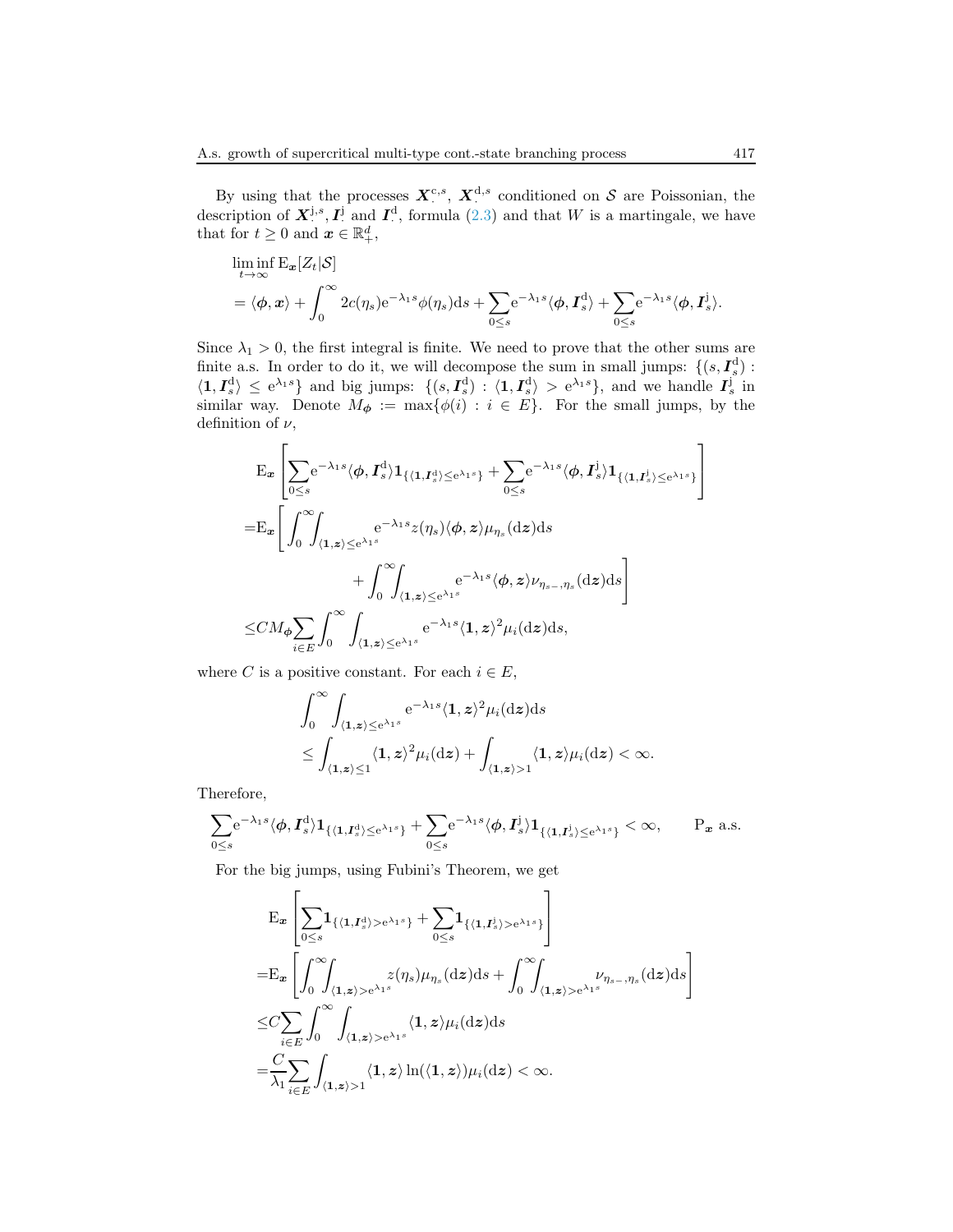This implies that  $P_x$  a.s. we have finitely many big jumps and therefore

$$
\sum_{0\leq s} \! \! e^{-\lambda_1 s}\langle \phi, I_s^{\rm d}\rangle \mathbf{1}_{\{ \langle \mathbf{1}, I_s^{\rm d}\rangle >{\rm e}^{\lambda_1 s}\}} + \sum_{0\leq s} \! \! e^{-\lambda_1 s}\langle \phi, I_s^{\rm j}\rangle \mathbf{1}_{\{ \langle \mathbf{1}, I_s^{\rm j}\rangle >{\rm e}^{\lambda_1 s}\}} <\infty, \qquad \hbox{$\rm{P}_{\boldsymbol{x}}$ a.s.}
$$

So,  $\liminf_{t\to\infty} E_x[Z_t|\mathcal{S}] < \infty$ ,  $P_x$  a.s.

Now, we will prove the second part of the Theorem. Since

$$
\widetilde{\mathbb{P}}_{\boldsymbol{x}}(\limsup_{t\to\infty} W_t = \infty) = \mathbb{P}_{\boldsymbol{x}}(\limsup_{t\to\infty} Z_t = \infty),
$$

if we prove that

<span id="page-9-0"></span>
$$
\limsup_{t \to \infty} Z_t = \infty \qquad \mathcal{P}_x \text{ a.s.} \tag{2.5}
$$

then  $\widetilde{\mathbb{P}}_{\bm{x}}$  and  $\mathbb{P}_{\bm{x}}$  are singular and hence

$$
\mathbb{P}_{\boldsymbol{x}}(\limsup_{t\to\infty}W_t=0)=1.
$$

It remains to show [\(2.5\)](#page-9-0). Suppose that for a fixed  $i \in E$ ,

$$
\int_{\langle \mathbf{1}, \bm{z} \rangle > 1} \langle \mathbf{1}, \bm{z} \rangle \ln(\langle \mathbf{1}, \bm{z} \rangle) \mu_i(\mathrm{d}\bm{z}) = \infty.
$$

We will divide the proof in two parts.

(i) First assume that

$$
\int_{\langle \mathbf{1}, \mathbf{z} \rangle > 1} z(i) \ln(\langle \mathbf{1}, \mathbf{z} \rangle) \mu_i(\mathrm{d}\mathbf{z}) = \infty.
$$

Denote by  $\mathcal T$  the set of times at which we immigrate  $(s, \mathbf X^{d,s})$  along the spine, then for  $s \in \mathcal{T}$ ,

$$
Z_s \geq e^{-\lambda_1 s} \langle \phi, \mathbf{X}_0^{d,s} \rangle.
$$

To prove  $(2.5)$ , we only need to prove that

$$
\limsup_{\mathcal{T}\ni s\to\infty} e^{-\lambda_1 s} \langle \boldsymbol{\phi}, \boldsymbol{X}_0^{d,s} \rangle = \infty.
$$

Since  $e^{-\lambda_1 s} \langle \phi, X_0^{d,s} \rangle \geq m_\phi e^{-\lambda_1 s} \langle 1, X_0^{d,s} \rangle$ , where  $m_\phi := \min{\{\phi(i) : i \in E\}}$ , we only need to prove that

<span id="page-9-1"></span>
$$
\limsup_{\mathcal{T}\ni s\to\infty} e^{-\lambda_1 s} \langle \mathbf{1}, \mathbf{X}_0^{d,s} \rangle = \infty. \tag{2.6}
$$

For  $T, K > 1$ , define the subsets

$$
A_{T,K} := \sharp \{ s \in \mathcal{T} \cap (T,\infty) : \langle \mathbf{1}, \mathbf{X}_0^{d,s} \rangle > K e^{\lambda_1 s} \}.
$$

Then, given the Markov chain  $(\eta, P^{\phi}_{\phi x})$ ,  $A_{T,K}$  is a Poisson random variable with parameter  $\int_T^{\infty} \int_{\langle 1,z \rangle > K e^{\lambda_1 s}} z(\eta_s) \mu_{\eta_s}(\mathrm{d}z) \mathrm{d}s$ . To prove [\(2.6\)](#page-9-1), we only need to prove that

$$
\int_T^{\infty} ds \int_{\langle 1, z \rangle > K e^{\lambda_1 s}} z(\eta_s) \mu_{\eta_s} (dz) = \infty, \qquad \mathbf{P}^{\phi}_{\phi x} \text{ a.s.}
$$

for all  $T, K > 1$ . Observe that  $\eta$  is ergodic. Then there exists  $C_i > 0$  and random S such that

$$
\int_0^t \mathbf{1}_{\{\eta_s=i\}} \mathrm{d}s \ge C_i t \qquad \text{for all } t \ge S \qquad \mathbf{P}^{\phi}_{\phi x} \text{ a.s.}
$$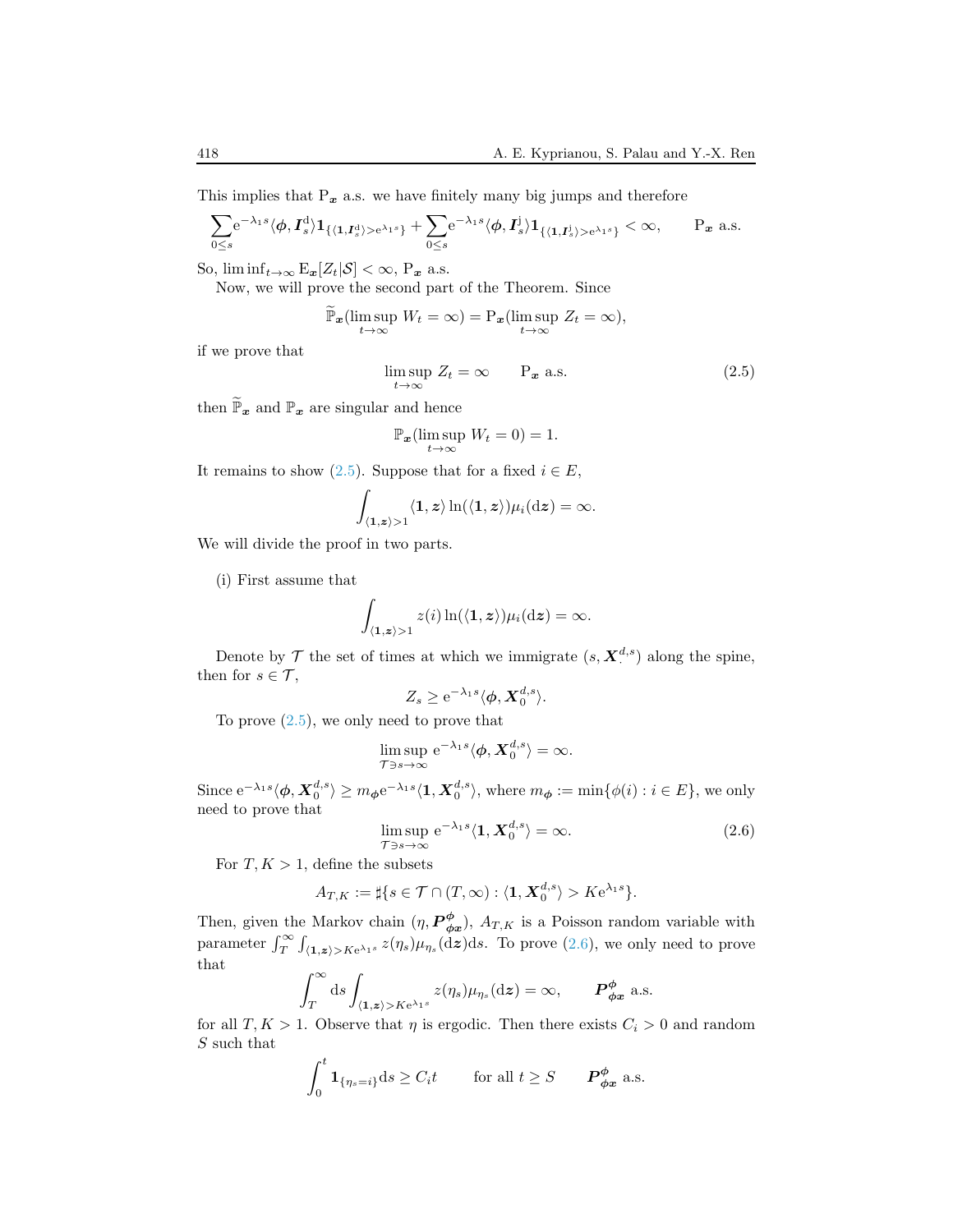Let us denote by  $R = \max\{K e^{\lambda_1 T}, K e^{\lambda_1 S}\}\$ . Then, by Fubini's Theorem and the previous inequality,

$$
\int_{T}^{\infty} \int_{\langle \mathbf{1}, \mathbf{z} \rangle > K e^{\lambda_1 s}} z(\eta_s) \mu_{\eta_s}(\mathrm{d}\mathbf{z}) \mathrm{d}s \ge \int_{T}^{\infty} \int_{\langle \mathbf{1}, \mathbf{z} \rangle > K e^{\lambda_1 s}} z(\eta_s) \mathbf{1}_{\{\eta_s = i\}} \mu_{\eta_s}(\mathrm{d}\mathbf{z}) \mathrm{d}s
$$

$$
\ge \frac{C_i}{\lambda_1} \int_{\langle \mathbf{1}, \mathbf{z} \rangle > R} z(i) \ln(\langle \mathbf{1}, \mathbf{z} \rangle) \mu_i(\mathrm{d}\mathbf{z}) - D = \infty,
$$

where  $D = (\lambda_1^{-1} \ln(K) + T) \int_{\langle 1, z \rangle > R} z(i) \mu_i(\mathrm{d}z) < \infty$ . Therefore we have [\(2.5\)](#page-9-0).

(ii) Next suppose that, for  $j \neq i$ ,

$$
\int_{\langle\mathbf{1},\boldsymbol{z}\rangle>1} z(j)\ln(\langle\mathbf{1},\boldsymbol{z}\rangle)\mu_i(\mathrm{d}\boldsymbol{z})=\infty.
$$

By inequality [\(1.5\)](#page-2-1) and the ergodicity of  $\eta$ , the set  $\tau := \{s \geq 0 : \eta_{s-} = i, \eta_s = j\}$  is not bounded. For all  $s \in \mathcal{T}$ 

$$
Z_s \ge e^{-\lambda_1 s} \langle \boldsymbol{\phi}, \boldsymbol{X}_0^{j,s} \rangle
$$

Let us denote by  $\tau_1, \tau_2, \cdots$  a enumeration of this times in increasing order. By applying the distribution of  $\mathbf{X}^{j,\cdot}$  in the jump times  $\tau_n$  we have that for all  $K > 0$ ,

$$
\sum_{n\geq 1} P_{\boldsymbol{x}}(e^{-\lambda_1 \tau_n} \langle \mathbf{1}, \boldsymbol{X}_0^{j, \tau_n} \rangle \geq K) = \sum_{n\geq 1} E_{\boldsymbol{x}} [P_{\boldsymbol{x}}(e^{-\lambda_1 \tau_n} \langle \mathbf{1}, \boldsymbol{X}_0^{j, \tau_n} \rangle \geq K | \tau_n)]
$$
  

$$
= \frac{1}{B_{ij}^T} \sum_{n\geq 1} E_{\boldsymbol{x}} \left[ \int_{\mathbb{R}_+^d} \mathbf{1}_{\{e^{-\lambda_1 \tau_n} \langle \mathbf{1}, \boldsymbol{z} \rangle \geq K\}} z(j) \mu_i(\mathrm{d}\boldsymbol{z}) \right]
$$
  

$$
= \frac{1}{B_{ij}^T} E_{\boldsymbol{x}} \left[ \sum_{n\geq 1} \int_{\mathbb{R}_+^d} \mathbf{1}_{\{e^{-\lambda_1 \tau_n} \langle \mathbf{1}, \boldsymbol{z} \rangle \geq K\}} z(j) \mu_i(\mathrm{d}\boldsymbol{z}) \right]
$$

By renewal theory, there exist  $A \in (0, \infty)$  and a subset  $\Omega_1$  with  $P_x(\Omega_1) = 1$  such that for all  $\omega \in \Omega_1$  there exists  $N = N(\omega) > 0$  such that

$$
\tau_n \le An, \qquad \text{for all} \ \ n \ge N.
$$

Then,

$$
\sum_{n\geq 1}\int_{\mathbb{R}_+^d} {\bf 1}_{\{e^{-\lambda_1\tau_n}\langle {\bf 1}, {\bf z}\rangle\geq K\}}z(j)\mu_i(\mathrm{d}{\boldsymbol z})\geq \sum_{n\geq N}\int_{\mathbb{R}_+^d} {\bf 1}_{\{e^{-\lambda_1An}\langle {\bf 1}, {\bf z}\rangle\geq K\}}z(j)\mu_i(\mathrm{d}{\boldsymbol z}).
$$

By the integral test criterion for series, the previous series is divergent since

$$
\int_{N}^{\infty} \int_{\mathbb{R}^{d}_{+}} \mathbf{1}_{\{e^{-\lambda_1 As}\langle 1, \mathbf{z}\rangle \geq K\}} z(j) \mu_i(\mathrm{d}\mathbf{z}) \mathrm{d}s
$$
\n
$$
= \frac{1}{A\lambda_1} \int_{\langle \mathbf{1}, \mathbf{z}\rangle > K} z(j) \ln(\langle \mathbf{1}, \mathbf{z}\rangle) \mu_i(\mathrm{d}\mathbf{z}) - D = \infty,
$$

where  $D = ((\lambda_1 A)^{-1} \ln(K) + N) \int_{\langle 1, z \rangle > K} z(i) \mu_i(\mathrm{d}z) < \infty$ . This implies

$$
\sum_{n\geq 1} P_{\boldsymbol{x}} (e^{-\lambda_1 \tau_n} \langle \mathbf{1}, \boldsymbol{X}_0^{j, \tau_n} \rangle \geq K)
$$
  
= 
$$
E_{\boldsymbol{x}} \left[ \sum_{n\geq 1} \int_{\mathbb{R}_+^d} \mathbf{1}_{\{e^{-\lambda_1 \tau_n} \langle \mathbf{1}, \boldsymbol{z} \rangle \geq K\}} z(j) \mu_i(d\boldsymbol{z}) \right] = \infty.
$$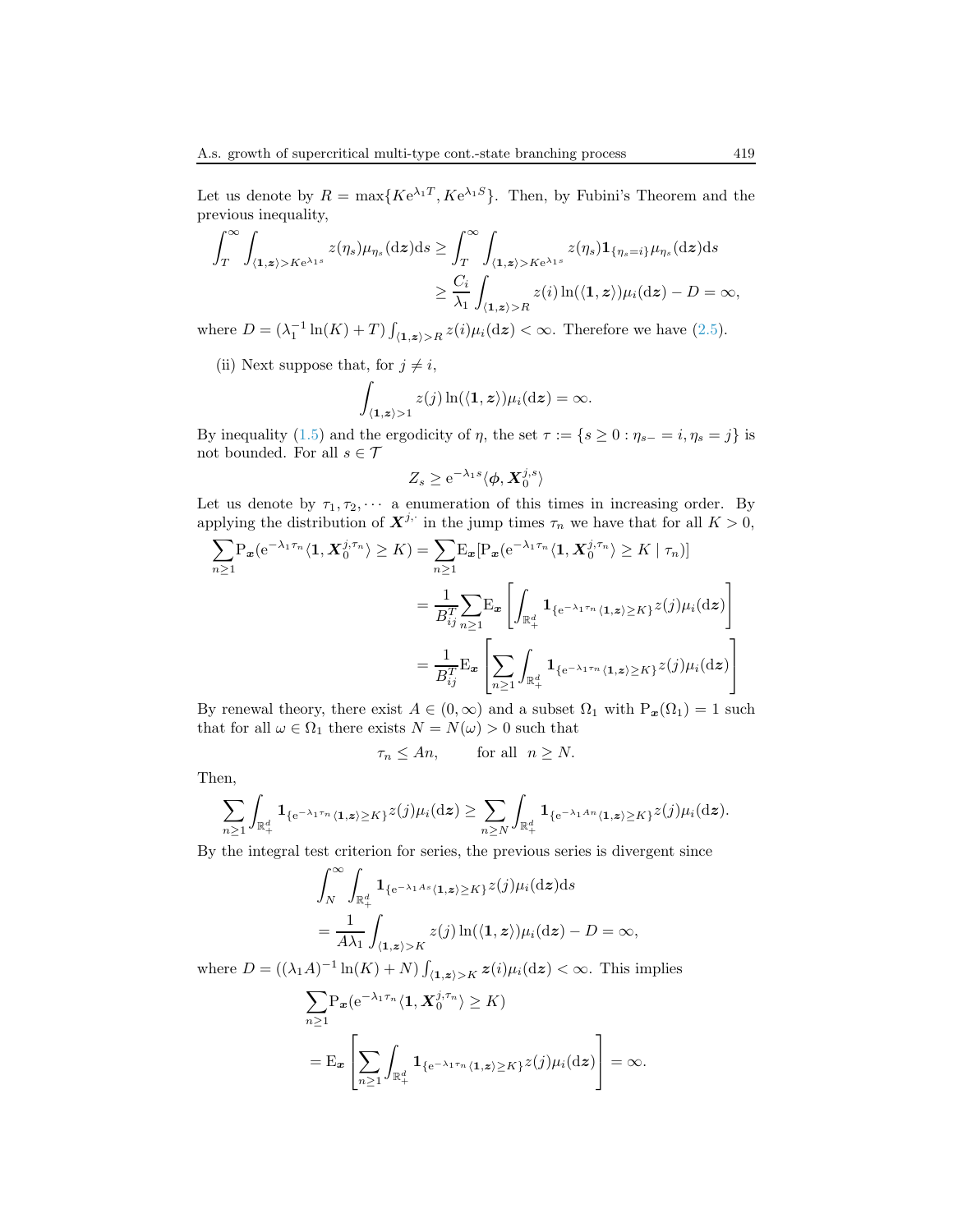Therefore, by the Borel Cantelli Lemma,

$$
\limsup_{n \to \infty} e^{-\lambda_1 \tau_n} \langle \mathbf{1}, \mathbf{X}_0^{j, \tau_n} \rangle \ge K, \qquad P_{\boldsymbol{x}} \text{ a.s.}
$$

for any  $K > 0$ , and then

$$
\limsup_{n\to\infty} e^{-\lambda_1\tau_n}\langle \mathbf{1}, \mathbf{X}_0^{j,\tau_n}\rangle = \infty.
$$

Hence we have

$$
\limsup_{s \to \infty} Z_s \ge \limsup_{n \to \infty} e^{-\lambda_1 \tau_n} \langle \phi, X_0^{j, \tau_n} \rangle = \infty,
$$

which says that  $(2.5)$  holds.

<span id="page-11-0"></span>3. Proof of Theorem [1.4](#page-4-3)

Suppose that  $(x \log x \text{ condition})$  doesn't hold, then

$$
\limsup_{t\to\infty} e^{-\lambda_1 t} \mathbf{X}_t(i) \le \lim_{t\to\infty} \frac{1}{\phi(i)} e^{-\lambda_1 t} \langle \boldsymbol{\phi}, \mathbf{X}_t \rangle = 0 \qquad \mathbb{P}_{\boldsymbol{x}} \text{ a.s.}
$$

We therefore focus on the case when  $(x \log x \text{ condition})$  holds. In order to do this, we will separate small jumps from big jumps in the Poisson measures. More precisely, for each  $i \in E$ , let us define the Poisson random measures

$$
N_i^{(1)}(\mathrm{d} s, \mathrm{d} \boldsymbol{z}, \mathrm{d} r) := \boldsymbol{1}_{\{ \langle \boldsymbol{1}, \boldsymbol{z} \rangle \leq \mathrm{e}^{\lambda_1 s} \}} N_i(\mathrm{d} s, \mathrm{d} \boldsymbol{z}, \mathrm{d} r)
$$

and

$$
N_i^{(2)}(\mathrm{d} s, \mathrm{d} \boldsymbol{z}, \mathrm{d} r) := \boldsymbol{1}_{\{ \langle \boldsymbol{1}, \boldsymbol{z} \rangle > \mathrm{e}^{\lambda_1 s} \}} N_i(\mathrm{d} s, \mathrm{d} \boldsymbol{z}, \mathrm{d} r)
$$

and denote by  $\widetilde{N}_i^{(1)}$  and  $\widetilde{N}_i^{(2)}$  their compensated versions, respectively.

We are going to compute the proof of Theorem [1.4](#page-4-3) in three steps. First, in lattice times, we will approximate the value of the limit by the value of the limit of a conditional expectation. With this relation, we are going to find our limit in lattice times. And finally in the third step, we will extend the result to continuous times.

3.1. Proof for lattice times. First, we will prove Theorem [1.4](#page-4-3) in lattice times. For each  $\delta > 0$ , consider the lattice times  $n\delta$ ,  $n \in \mathbb{N}$ . We will approximate the value of the limit by the value of the limit of a conditional expectation.

<span id="page-11-1"></span>**Lemma 3.1.** If  $(x \log x \text{ condition})$  holds, then for any  $m \in \mathbb{N}$ ,  $\sigma > 0$  and  $x \in \mathbb{R}^d_+$ ,

$$
\lim_{n\to\infty} e^{-\lambda_1(n+m)\sigma} \mathbf{X}_{(n+m)\sigma} - \mathbb{E}_{\mathbf{x}} \left[ e^{-\lambda_1(n+m)\sigma} \mathbf{X}_{(n+m)\sigma} \big| \mathcal{F}_{n\sigma} \right] = 0,
$$

in  $\mathbb{L}^1(\mathbb{P}_x)$  and  $\mathbb{P}_x$  a.s.

*Proof*: The result is true if we prove that for all  $k \in E$ ,

$$
\lim_{n\to\infty} e^{-\lambda_1(n+m)\sigma} \langle e_k, \mathbf{X}_{(n+m)\sigma} \rangle - \mathbb{E}_{\mathbf{x}} \left[ e^{-\lambda_1(n+m)\sigma} \langle e_k, \mathbf{X}_{(n+m)\sigma} \rangle | \mathcal{F}_{n\sigma} \right] = 0,
$$

in  $\mathbb{L}^1(\mathbb{P}_x)$  and  $\mathbb{P}_x$  a.s. Let  $s, t \geq 0$ . By the Markov property we have

$$
e^{-\lambda_1(t+s)}\langle e_k, \mathbf{X}_{t+s}\rangle - \mathbb{E}_{\mathbf{x}}\left[e^{-\lambda_1(t+s)}\langle e_k, \mathbf{X}_{t+s}\rangle | \mathcal{F}_t\right]
$$
  
=  $e^{-\lambda_1(t+s)}\langle e_k, \mathbf{X}_{t+s}\rangle - e^{-\lambda_1(t+s)}\langle \mathbf{M}(s)e_k, \mathbf{X}_t\rangle.$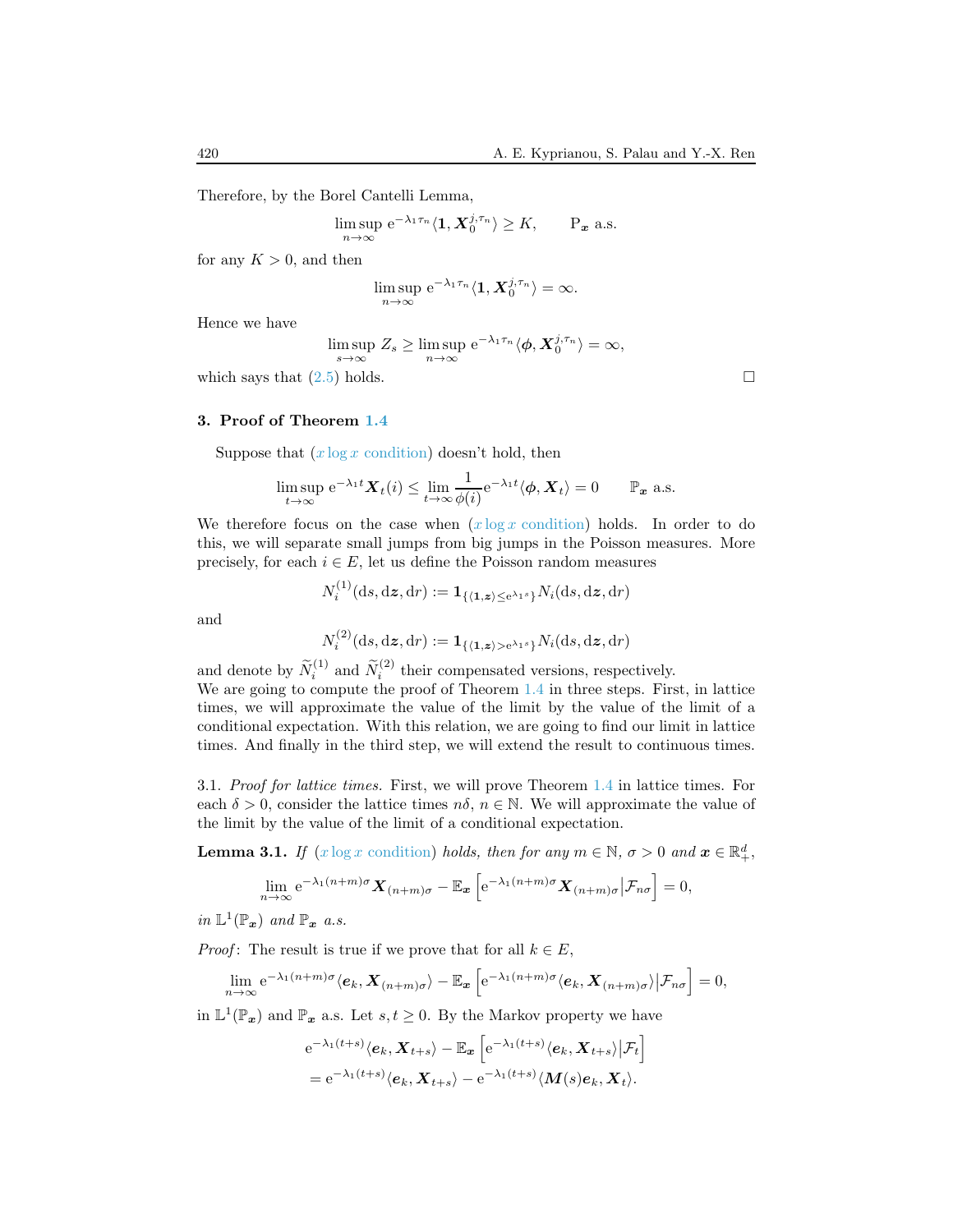Now, applying equation [\(1.8\)](#page-3-2) to the times t and  $t + s$ , we obtain

<span id="page-12-0"></span>
$$
e^{-\lambda_1(t+s)}\langle e_k, \mathbf{X}_{t+s}\rangle - e^{-\lambda_1(t+s)}\langle \mathbf{M}(s)e_k, \mathbf{X}_t\rangle
$$
  
\n
$$
= \sum_{i\in E} e^{-\lambda_1(t+s)} \int_t^{t+s} [\mathbf{M}(t+s-u)e_k]_i \sqrt{2c_i X_{u,i}} dW_{u,i}
$$
  
\n
$$
+ \sum_{i\in E} e^{-\lambda_1(t+s)} \int_t^{t+s} \int_{\mathbb{R}_+^d} \int_0^\infty \langle \mathbf{M}(t+s-u)e_k, z \rangle \mathbf{1}_{\{l \le X_{u-,i}\}} \widetilde{N}_i(du, dz, dl)
$$
  
\n
$$
= C_{t,t+s}(e_k) + S_{t,t+s}(e_k) + B_{t,t+s}(e_k), \qquad (3.1)
$$

where

$$
C_{t,t+s}(e_k) := \sum_{i \in E} e^{-\lambda_1(t+s)} \int_t^{t+s} [M(t+s-u)e_k]_i \sqrt{2c_i X_{u,i}} dW_{u,i},
$$
  
\n
$$
S_{t,t+s}(e_k) := \sum_{i \in E} e^{-\lambda_1(t+s)} \int_t^{t+s} \int_{\mathbb{R}_+^d} \int_0^{\infty} (M(t+s-u)e_k, z) \mathbf{1}_{\{r \le X_{u-,i}\}} \widetilde{N}_i^{(1)}(du, dz, dr),
$$
  
\n
$$
B_{t,t+s}(e_k) := \sum_{i \in E} e^{-\lambda_1(t+s)} \int_t^{t+s} \int_{\mathbb{R}_+^d} \int_0^{\infty} (M(t+s-u)e_k, z) \mathbf{1}_{\{r \le X_{u-,i}\}} \widetilde{N}_i^{(2)}(du, dz, dr).
$$

To complete the proof, we need to control the convergence of the above three terms.

(i) Lattice convergence of  $C_{t,t+s}(e_k)$ : We will show that for any  $k \in E$ ,  $m \in \mathbb{N}$ ,  $\sigma > 0 \text{ and } \boldsymbol{x} \in \mathbb{R}_+^d$ 

$$
\lim_{n\to\infty} C_{n\sigma,(n+m)\sigma}(e_k) = 0, \quad \text{in } \mathbb{L}^2(\mathbb{P}_x) \text{ and } \mathbb{P}_x \text{ a.s.}
$$

First note that for  $t \in [n\sigma, (n+m)\sigma]$ , the process

<span id="page-12-1"></span>
$$
C_t^{(n,m,\sigma)} := \sum_{i \in E} e^{-\lambda_1 (n+m)\sigma} \int_{n\sigma}^t \left[ \mathbf{M}((n+m)\sigma - u)\mathbf{e}_k \right]_i \sqrt{2c_i X_{u,i}} \mathrm{d}W_{u,i} \tag{3.2}
$$

is a continuous local martingale with quadratic variation given by

$$
\sum_{i\in E} e^{-2\lambda_1(n+m)\sigma} \int_{n\sigma}^t ([\boldsymbol{M}((n+m)\sigma-u)\boldsymbol{e}_k]_i)^2 2c_i X_{u,i} \mathrm{d}u.
$$

Then, by taking  $t = (n + m)\sigma$ , we have

$$
\mathbb{E}_{\mathbf{x}}\left[\left(C_{n\sigma,(n+m)\sigma}(e_k)\right)^2\right] \n= e^{-2\lambda_1(n+m)\sigma}\mathbb{E}_{\mathbf{x}}\left[\sum_{i\in E}\int_{n\sigma}^{(n+m)\sigma}([M((n+m)\sigma-u)e_k]_i)^22c_iX_{u,i}\mathrm{d}u\right].
$$

Denote by  $C = \max\{c_i : i \in E\}$ . Observe that  $(M(t)e_k)_i = M(t)_{i,k}$  and by equation [\(1.9\)](#page-3-3) exists  $C_1 > 0$  such that  $||M(t)|| \leq C_1 e^{\lambda_1 t}$ . Recall that  $m_{\phi} =$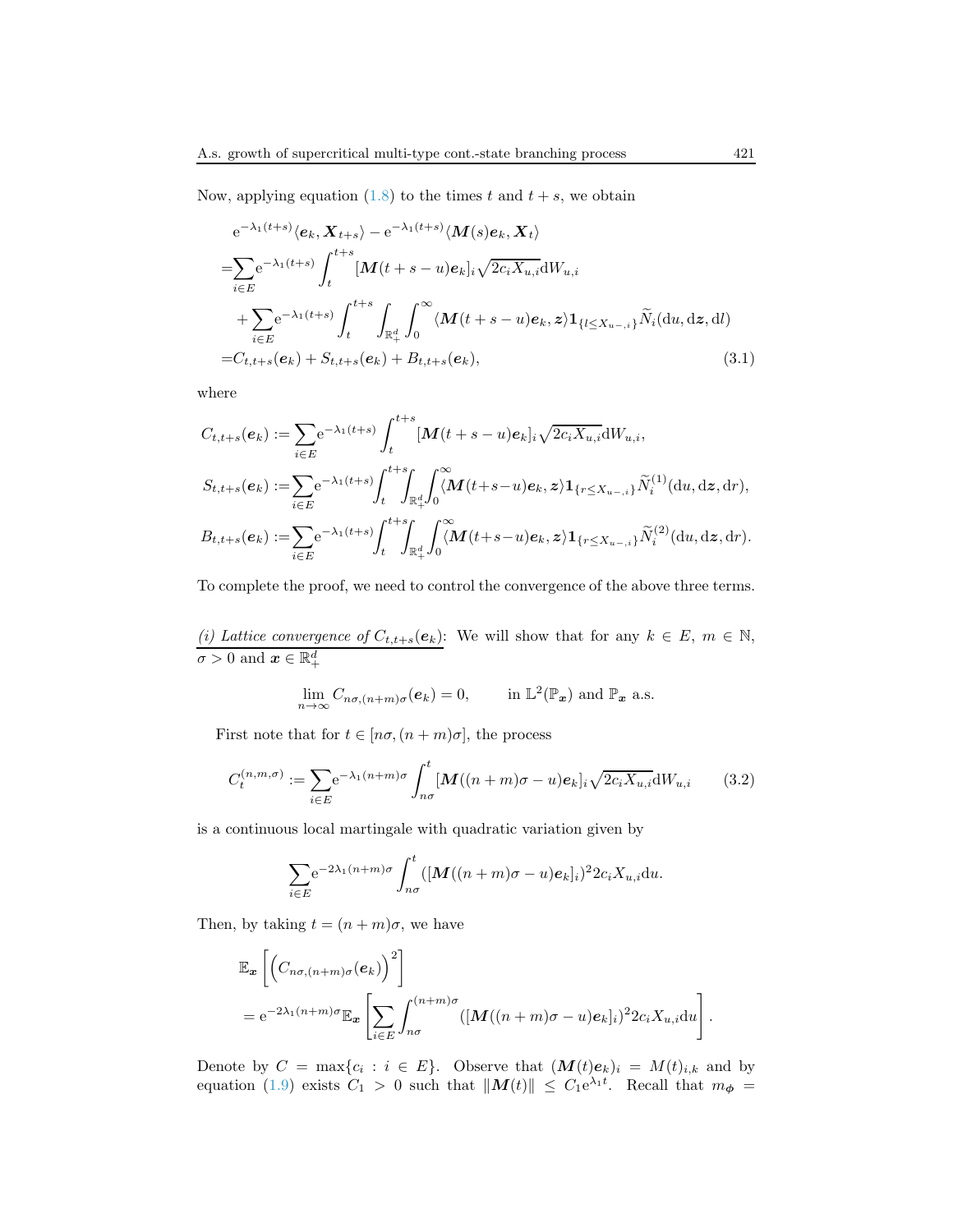$\min\{\phi(i): i \in E\}$ . Then

$$
\mathbb{E}_{\mathbf{x}}\left[\left(C_{n\sigma,(n+m)\sigma}(\mathbf{e}_k)\right)^2\right] \n\leq \frac{2CC_1^2}{m_{\phi}}e^{-2\lambda_1(n+m)\sigma}\mathbb{E}_{\mathbf{x}}\left[\int_{n\sigma}^{(n+m)\sigma} e^{2\lambda_1[(n+m)\sigma-u]} \langle \phi, \mathbf{X}_u \rangle du\right] \n= \frac{2CC_1^2 \langle \phi, \mathbf{x} \rangle}{\lambda_1 m_{\phi}} [e^{-\lambda_1 n\sigma} - e^{-\lambda_1(n+m)\sigma}] \n= \frac{2CC_1^2 \langle \phi, \mathbf{x} \rangle}{\lambda_1 m_{\phi}} [1 - e^{-\lambda_1 m\sigma}]e^{-\lambda_1 n\sigma},
$$

where in the first equality we used the fact that  $W_u = e^{-\lambda_1 u} \langle \phi, X_u \rangle$  is a martingale. Therefore

<span id="page-13-1"></span>
$$
\sum_{n=1}^{\infty} \mathbb{E}_{\mathbf{x}} \left[ \left( C_{n\sigma, (n+m)\sigma}(\mathbf{e}_k) \right)^2 \right] < \infty. \tag{3.3}
$$

Then we have the  $\mathbb{L}^2(\mathbb{P}_x)$ -convergence. The  $\mathbb{P}_x$  a.s. convergence follows from Chebyshev's inequality, Borel-Cantelli Lemma and the previous inequality.

(ii) Lattice convergence of  $S_{t,t+s}(e_k)$ : We will show that, if  $(x \log x \text{ condition})$ holds, then for any  $k \in E$ ,  $m \in \mathbb{N}$ ,  $\sigma > 0$  and  $\boldsymbol{x} \in \mathbb{R}_+^d$ ,

$$
\lim_{n\to\infty} S_{n\sigma,(n+m)\sigma}(e_k) = 0, \quad \text{in } \mathbb{L}^2(\mathbb{P}_x) \text{ and } \mathbb{P}_x \text{ a.s.}
$$

Similar to the proof in (i) above, for  $t \in [n\sigma, (n+m)\sigma]$ , the process,

<span id="page-13-2"></span>
$$
S_t^{(n,m,\sigma)}
$$
  
 :=  $e^{-\lambda_1(n+m)\sigma} \sum_{i \in E} \int_{n\sigma}^t \int_{\mathbb{R}_+^d} \int_0^\infty \langle M((n+m)\sigma - u)e_k, z \rangle \mathbf{1}_{\{r \le X_{u-,i}\}} \widetilde{N}_i^{(1)}(\mathrm{d}u, \mathrm{d}z, \mathrm{d}r)$  (3.4)

is a martingale with quadratic variation given by

$$
e^{-2\lambda_1(n+m)\sigma} \sum_{i \in E} \int_{n\sigma}^t \int_{\mathbb{R}_+^d} \int_0^\infty \langle M((n+m)\sigma - u)e_k, z \rangle^2
$$

$$
\mathbf{1}_{\{r \le X_{u,i}\}} \mathbf{1}_{\{\langle 1, z \rangle \le e^{\lambda_1 u}\}} dr \mu_i(dz) du.
$$

Then, by taking  $t = (n + m)\sigma$ , we have

$$
\mathbb{E}_{\mathbf{x}}\left[\left(S_{n\sigma,(n+m)\sigma}(e_k)\right)^2\right]
$$
  
=  $e^{-2\lambda_1(n+m)\sigma}\sum_{i\in E}\mathbb{E}_{\mathbf{x}}\left[\int_{n\sigma}^{(n+m)\sigma}\int_{\mathbb{R}_+^d}\langle M((n+m)\sigma-u)e_k,z\rangle^2$ 
$$
X_{u,i}\mathbf{1}_{\{\langle 1,z\rangle\leq e^{\lambda_1 u}\}}\mu_i(\mathrm{d}z)\mathrm{d}u\right].
$$

By equation [\(1.9\)](#page-3-3), there exists  $C > 0$  such that for all  $t \ge 0$ ,

<span id="page-13-0"></span>
$$
\langle \mathbf{M}(t)\mathbf{e}_k, z \rangle \leq C \mathrm{e}^{\lambda_1 t} \langle \mathbf{1}, z \rangle. \tag{3.5}
$$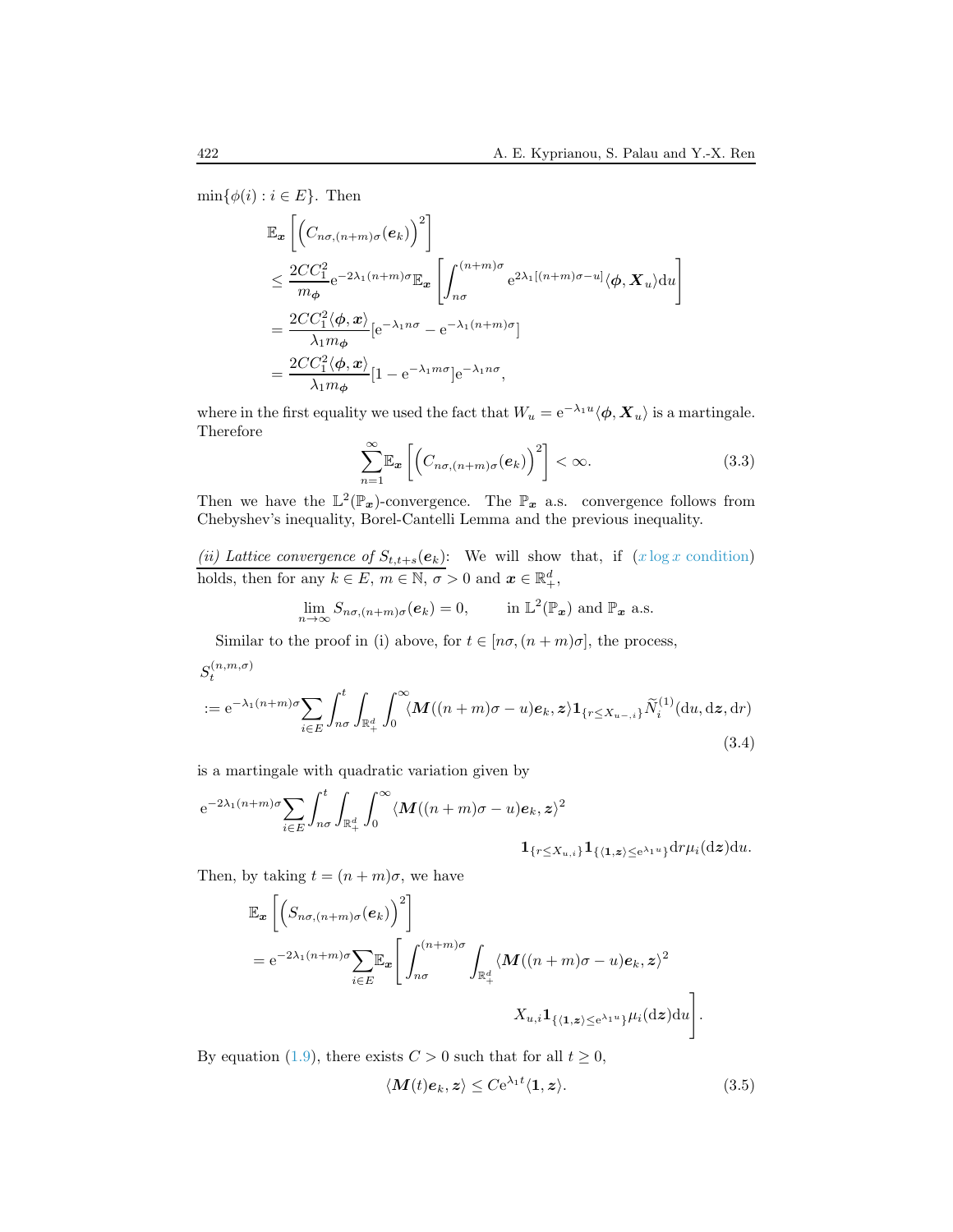$\sim$ 

Therefore, by using the definition of  $m_{\phi}$ 

$$
\mathbb{E}_{\mathbf{x}}\left[\left(S_{n\sigma,(n+m)\sigma}(e_k)\right)^2\right] \n\leq \frac{C^2}{m\phi}\sum_{i\in E}\mathbb{E}_{\mathbf{x}}\left[\int_{n\sigma}^{(n+m)\sigma}\int_{\mathbb{R}_+^d}e^{-2\lambda_1 u}\langle 1,z\rangle^2\langle\phi,X_u\rangle 1_{\{\langle 1,z\rangle\leq e^{\lambda_1 u}\}}\mu_i(\mathrm{d}z)\mathrm{d}u\right] \n= \frac{C^2\langle\phi,x\rangle}{m\phi}\sum_{i\in E}\int_{n\sigma}^{(n+m)\sigma}\int_{\mathbb{R}_+^d}e^{-\lambda_1 u}\langle 1,z\rangle^2 1_{\{\langle 1,z\rangle\leq e^{\lambda_1 u}\}}\mu_i(\mathrm{d}z)\mathrm{d}u,
$$

where in the first equality we used the fact that  $W_u = e^{-\lambda_1 u} \langle \phi, X_u \rangle$  is a martingale. Taking sum over  $n$ , we get

$$
\sum_{n=1}^{\infty} \mathbb{E}_{\mathbf{x}} \left[ \left( S_{n\sigma,(n+m)\sigma}(\mathbf{e}_k) \right)^2 \right] \n\leq \frac{C^2 \langle \phi, \mathbf{x} \rangle}{m_{\phi}} \sum_{n=1}^{\infty} \sum_{i \in E} \int_{n\sigma}^{\infty} \int_{\mathbb{R}_+^d} e^{-\lambda_1 u} \langle \mathbf{1}, \mathbf{z} \rangle^2 \mathbf{1}_{\{ \langle \mathbf{1}, \mathbf{z} \rangle \leq e^{\lambda_1 u} \} } \mu_i(\mathrm{d}\mathbf{z}) \mathrm{d}u.
$$

By Fubini's Theorem applied to the Lebesgue measure in  $\mathbb R$  and the countable measure in N, we get

$$
\sum_{n=1}^{\infty} \mathbb{E}_{\mathbf{x}} \left[ \left( S_{n\sigma,(n+m)\sigma}(\mathbf{e}_k) \right)^2 \right] \n\leq \frac{C^2 \langle \phi, \mathbf{x} \rangle}{m_{\phi}} \sum_{i \in E} \int_{\sigma}^{\infty} \sum_{n=1}^{\lfloor u/\sigma \rfloor} \int_{\mathbb{R}_+^d} e^{-\lambda_1 u} \langle \mathbf{1}, \mathbf{z} \rangle^2 \mathbf{1}_{\{(1,\mathbf{z}) \leq e^{\lambda_1 u}\}} \mu_i(\mathrm{d}\mathbf{z}) \mathrm{d}u \n\leq \frac{C^2 \langle \phi, \mathbf{x} \rangle}{\sigma m_{\phi}} \sum_{i \in E} \int_{0}^{\infty} \int_{\mathbb{R}_+^d} u e^{-\lambda_1 u} \langle \mathbf{1}, \mathbf{z} \rangle^2 \mathbf{1}_{\{\langle \mathbf{1}, \mathbf{z} \rangle \leq e^{\lambda_1 u}\}} \mu_i(\mathrm{d}\mathbf{z}) \mathrm{d}u.
$$

By Fubini's Theorem, for each  $i \in E$ ,

$$
\int_0^\infty \int_{\mathbb{R}_+^d} u e^{-\lambda_1 u} \langle 1, z \rangle^2 \mathbf{1}_{\{\langle 1, z \rangle \le e^{\lambda_1 u}\}} \mu_i(\mathrm{d}z) \mathrm{d}u
$$
\n
$$
= \int_{\langle 1, z \rangle \le 1} \int_0^\infty u e^{-\lambda_1 u} \langle 1, z \rangle^2 \mu_i(\mathrm{d}z) \mathrm{d}u
$$
\n
$$
+ \int_{\langle 1, z \rangle > 1} \int_{\lambda_1^{-1} \ln(\langle 1, z \rangle)}^{\infty} u e^{-\lambda_1 u} \langle 1, z \rangle^2 \mathrm{d}u \mu_i(\mathrm{d}z)
$$
\n
$$
= \frac{1}{\lambda_1^2} \left( \int_{\langle 1, z \rangle \le 1} \langle 1, z \rangle^2 \mu_i(\mathrm{d}z) + \int_{\langle 1, z \rangle > 1} \langle 1, z \rangle (\ln(\langle 1, z \rangle) + 1) \mu_i(\mathrm{d}z) \right) < \infty.
$$

Since  $(x \log x \text{ condition})$  holds,

<span id="page-14-0"></span>
$$
\sum_{n=1}^{\infty} \mathbb{E}_{\mathbf{x}} \left[ \left( S_{n\sigma,(n+m)\sigma}(\mathbf{e}_k) \right)^2 \right] < \infty \tag{3.6}
$$

and we have the convergence in  $\mathbb{L}^2(\mathbb{P}_x)$ . By Chebyshev's inequality and Borel-Cantelli Lemma we have the  $\mathbb{P}_x$  a.s. convergence.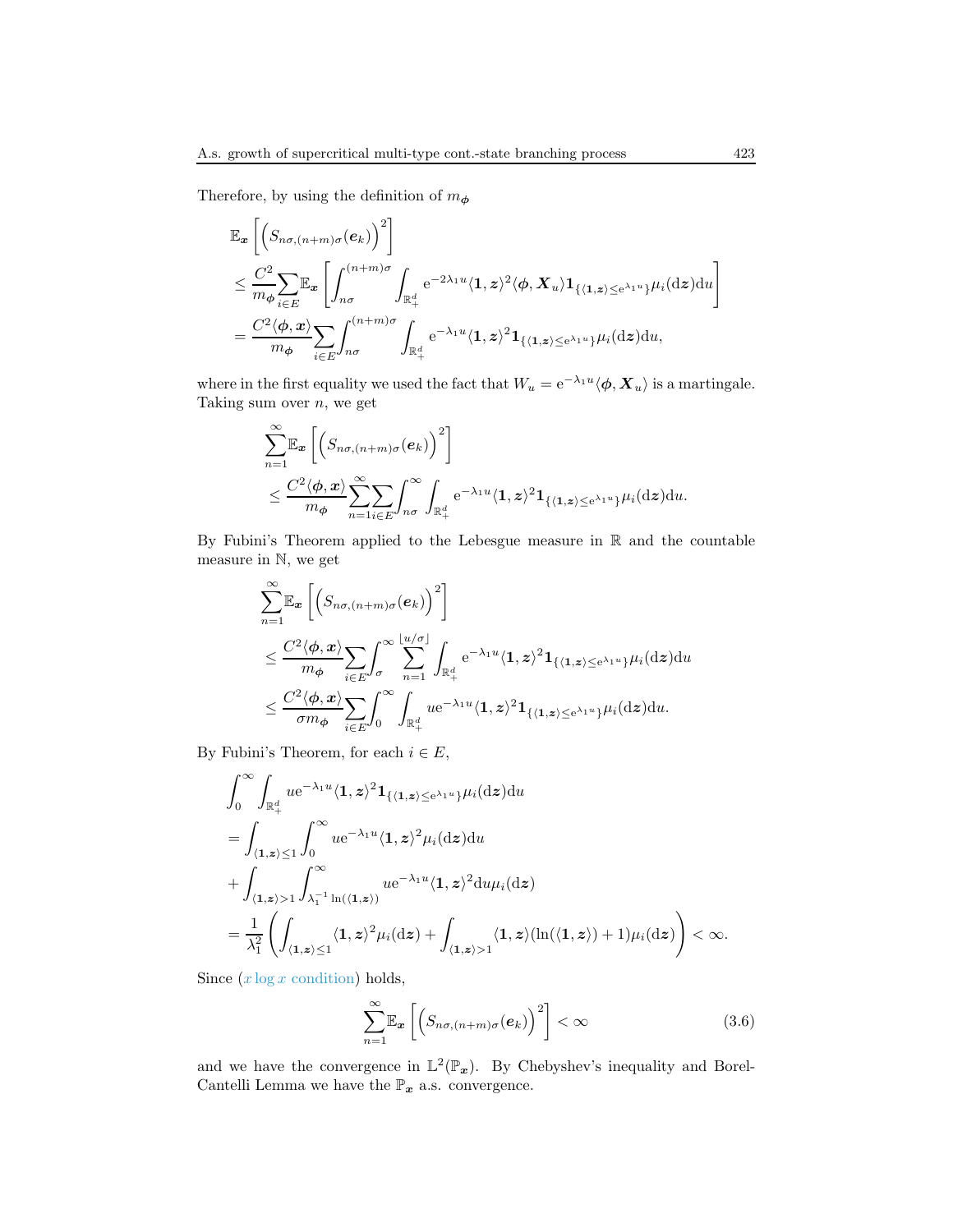(iii) Lattice convergence of  $B_{t,t+s}(e_k)$ : We show that if  $(x \log x \text{ condition})$  holds, then for any  $k \in E$ ,  $m \in \mathbb{N}$ ,  $\sigma > 0$  and  $\boldsymbol{x} \in \mathbb{R}_+^d$ ,

$$
\lim_{n\to\infty} B_{n\sigma,(n+m)\sigma}(e_k) = 0, \quad \text{in } \mathbb{L}^1(\mathbb{P}_x) \text{ and } \mathbb{P}_x \text{ a.s.}
$$

Note that for any random measure N, we have  $\widetilde{N}(A) \le N(A) + \widehat{N}(A)$ , where  $\widetilde{N}$  is the compensated measure and  $\widehat{N}$  the intensity measure. Then, by inequality [\(3.5\)](#page-13-0)

<span id="page-15-0"></span>
$$
|B_{n\sigma,(n+m)\sigma}(e_k)|
$$
  
\n
$$
\leq C \sum_{i \in E} \int_{n\sigma}^{(n+m)\sigma} \int_{\mathbb{R}_+^d} \int_0^\infty e^{-\lambda u} \langle \mathbf{1}, \mathbf{z} \rangle \mathbf{1}_{\{r \leq X_{u,i}\}} \mathbf{1}_{\{\langle \mathbf{1}, \mathbf{z} \rangle > e^{\lambda_1 u}\}}(\mathrm{d}N_i + \mathrm{d}r\mu_i(\mathrm{d}\mathbf{z})\mathrm{d}u)
$$
  
\n
$$
\leq C \sum_{i \in E} \int_{n\sigma}^\infty \int_{\mathbb{R}_+^d} \int_0^\infty e^{-\lambda u} \langle \mathbf{1}, \mathbf{z} \rangle \mathbf{1}_{\{r \leq X_{u,i}\}} \mathbf{1}_{\{\langle \mathbf{1}, \mathbf{z} \rangle > e^{\lambda_1 u}\}}(\mathrm{d}N_i + \mathrm{d}r\mu_i(\mathrm{d}\mathbf{z})\mathrm{d}u).
$$
\n(3.7)

Using the fact that  $W$  is a martingale, we have

$$
\mathbb{E}_{\mathbf{x}}\left[|B_{n\sigma,(n+m)\sigma}(e_k)|\right] \n\leq \frac{2C}{m_{\phi}} \sum_{i \in E} \mathbb{E}_{\mathbf{x}}\left[\int_{n\sigma}^{\infty} \int_{\mathbb{R}^d_+} e^{-\lambda u} \langle \mathbf{1}, \mathbf{z} \rangle \langle \phi, X_u \rangle \mathbf{1}_{\{\langle \mathbf{1}, \mathbf{z} \rangle > e^{\lambda_1 u}\} } \mu_i(\mathrm{d}\mathbf{z}) \mathrm{d}u\right] \n= \frac{2C \langle \phi, \mathbf{x} \rangle}{m_{\phi}} \sum_{i \in E} \int_{n\sigma}^{\infty} \int_{\mathbb{R}^d_+} \langle \mathbf{1}, \mathbf{z} \rangle \mathbf{1}_{\{\langle \mathbf{1}, \mathbf{z} \rangle > e^{\lambda_1 u}\} } \mu_i(\mathrm{d}\mathbf{z}) \mathrm{d}u.
$$

By Fubini's Theorem,

$$
\mathbb{E}_{\boldsymbol{x}}\left[|B_{n\sigma,(n+m)\sigma}(\boldsymbol{e}_k)|\right] \leq \frac{2C\langle\boldsymbol{\phi},\boldsymbol{x}\rangle}{m_{\boldsymbol{\phi}}\lambda_1} \sum_{i\in E} \int_{\langle\boldsymbol{1},\boldsymbol{z}\rangle > e^{\lambda_1\sigma n}} \langle\boldsymbol{1},\boldsymbol{z}\rangle \ln(\langle\boldsymbol{1},\boldsymbol{z}\rangle)\mu_i(\mathrm{d}\boldsymbol{z}).
$$

Recall that  $\int_{1 \le \langle 1, z \rangle \le \infty} \langle 1, z \rangle \ln(\langle 1, z \rangle) \mu_i(\mathrm{d}z) < \infty$ . Therefore

$$
\lim_{n\to\infty}\mathbb{E}_{\boldsymbol{x}}\left[|B_{n\sigma,(n+m)\sigma}(\boldsymbol{e}_k)|\right]=0,
$$

which says  $\lim_{n\to\infty} B_{n\sigma,(n+m)\sigma}(e_k) = 0$  in  $\mathbb{L}^1(\mathbb{P}_x)$ . The  $\mathbb{P}_x$  a.s. convergence follows from the fact that

$$
n \mapsto \int_{n\sigma}^{\infty} \int_{\mathbb{R}_+^d} \int_0^{\infty} e^{-\lambda u} \langle \mathbf{1}, \mathbf{z} \rangle \mathbf{1}_{\{r \le X_{u,i}\}} \mathbf{1}_{\{\langle \mathbf{1}, \mathbf{z} \rangle > e^{\lambda_1 u}\}}(\mathrm{d}N_i + \mathrm{d}r\mu_i(\mathrm{d}\mathbf{z})\mathrm{d}u)
$$

is decreasing and inequality [\(3.7\)](#page-15-0).

Now applying (i)-(iii) to [\(3.1\)](#page-12-0), the proof is complete.  $\Box$ 

<span id="page-15-2"></span>**Proposition 3.2.** If  $(x \log x \text{ condition})$  holds, then for any  $\sigma > 0$ ,

$$
\lim_{n \to \infty} e^{-\lambda_1 n \sigma} \mathbf{X}_{n\sigma} = W_{\infty} \widehat{\phi}, \qquad \text{in } \mathbb{L}^1(\mathbb{P}_x) \text{ and } \mathbb{P}_x \text{ a.s.}
$$

*Proof:* Let  $k \in E$  and  $n, m > 0$ . By the Markov property, we have

<span id="page-15-1"></span>
$$
\mathbb{E}_{\boldsymbol{x}}\left[e^{-\lambda_1(n+m)\sigma}\langle\boldsymbol{e}_k,\boldsymbol{X}_{(n+m)\sigma}\rangle\big|\mathcal{F}_{n\sigma}\right] = e^{-\lambda_1(n+m)\sigma}\langle\boldsymbol{M}(m\sigma)\boldsymbol{e}_k,\boldsymbol{X}_{n\sigma}\rangle. \tag{3.8}
$$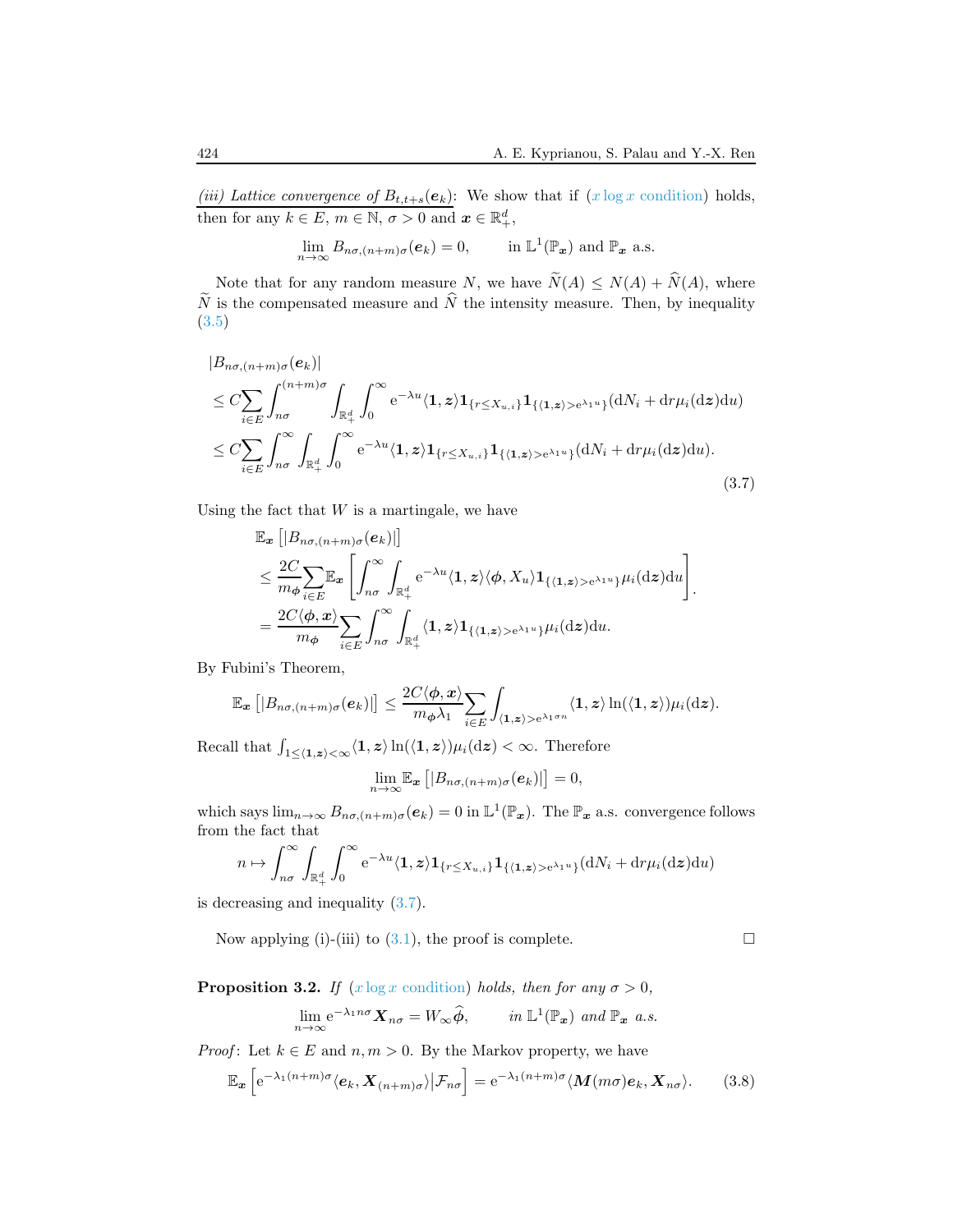Let

$$
r_m = \left(1 - \frac{c_1 e^{-c_2 m \sigma}}{\max\{\phi(i)\widehat{\phi}(k) : i, k \in E\}}\right)
$$

and

$$
R_m = \left(1 + \frac{c_1 e^{-c_2 m \sigma}}{\min\{\phi(i)\widehat{\phi}(k) : i, k \in E\}}\right).
$$

Observe that  $r_m \to 1$  and  $R_m \to 1$  as  $m \to \infty$ . Moreover, by limit [\(1.9\)](#page-3-3), for all  $i \in E$ 

$$
r_m \phi(i) \widehat{\phi}(k) \le e^{-\lambda_1 m \sigma} (\mathbf{M}(m \sigma) \mathbf{e}_k)_i = e^{-\lambda_1 m \sigma} M(m \sigma)_{ik} \le R_m \phi(i) \widehat{\phi}(k).
$$

Hence,

$$
r_m \widehat{\phi}(k) e^{-\lambda_1 n \sigma} \langle \phi, \mathbf{X}_{n\sigma} \rangle \leq e^{-\lambda_1 (n+m)\sigma} \langle \mathbf{M}(m\sigma) \mathbf{e}_k, \mathbf{X}_{n\sigma} \rangle
$$
  

$$
\leq R_m \widehat{\phi}(k) e^{-\lambda_1 n \sigma} \langle \phi, \mathbf{X}_{n\sigma} \rangle.
$$

Now, applying Lemma  $3.1$ , the previous equation and equation  $(3.8)$ , we get

$$
\limsup_{n \to \infty} e^{-\lambda_1 n \sigma} X_{n\sigma}(k) = \limsup_{m \to \infty} \limsup_{n \to \infty} e^{-\lambda_1 (n+m)\sigma} \langle e_k, X_{(n+m)\sigma} \rangle
$$
  
\n
$$
= \limsup_{m \to \infty} \limsup_{n \to \infty} e^{-\lambda_1 (n+m)\sigma} \langle M(m\sigma) e_k, X_{n\sigma} \rangle
$$
  
\n
$$
\leq \lim_{m \to \infty} \lim_{n \to \infty} R_m \widehat{\phi}(k) W_{n\sigma}
$$
  
\n
$$
= \widehat{\phi}(k) W_{\infty}, \quad \mathbb{P}_x \text{ a.s.}
$$

In a similar way,

$$
\liminf_{n \to \infty} e^{-\lambda_1 n \sigma} X_{n\sigma}(k) = \widehat{\phi}(k) W_{\infty}, \qquad \mathbb{P}_x \text{ a.s.}
$$

Therefore, the a.s. assertion is true. Recall that  $m_{\phi} := \min\{\phi(k), k \in E\} > 0$ . Observe that  $0 \le e^{-\lambda_1 n \sigma} X_{n\sigma}(k) \le W_{n\sigma} m_{\phi}^{-1}$  and by Theorem [1.3](#page-4-0) the martingale  $W_t$ converges in  $\mathbb{L}^1(\mathbb{P}_x)$ . Then by the Generalized Dominated Convergence Theorem, the  $\mathbb{L}^1(\mathbb{P}_x)$  assertion holds. (see for instance [Dudley,](#page-19-6) [2002](#page-19-6), Problem 12, p. 133),  $\Box$ 

3.2. From lattice times to continuous times. In this section, we extend the convergence along lattice times in Theorem [1.4](#page-4-3) to convergence along continuous times and conclude our main results.

*Proof of Theorem [1.4:](#page-4-3)* Since  $\phi$  is a positive vector, then for any  $a \in \mathbb{R}^d$  we have  $|\langle a, X_t \rangle| \leq \frac{\|a\|}{m_{\phi}} \langle \phi, X_t \rangle$ , where  $m_{\phi} := \min{\{\phi(i) : i \in E\}}$ . Therefore  $\mathbb{P}_{x}$ - a.s.

$$
\lim_{\sigma \to 0} \lim_{n \to \infty} \sup_{t \in [n\sigma, (n+1)\sigma]} |e^{-\lambda_1 t} \langle M((n+1)\sigma - t)e_k, X_t \rangle - e^{-\lambda_1 t} \langle e_k, X_t \rangle|
$$
\n
$$
\leq \lim_{\sigma \to 0} \lim_{n \to \infty} \sup_{t \in [n\sigma, (n+1)\sigma]} e^{-\lambda_1 t} \langle \phi, X_t \rangle \frac{\|M((n+1)\sigma - t)e_k - e_k\|}{m_\phi}
$$
\n
$$
\leq \left(\lim_{\sigma \to 0} \lim_{n \to \infty} \sup_{t \in [n\sigma, (n+1)\sigma]} W_t \right) \left(\lim_{\sigma \to 0} \sup_{u \in [0,\sigma]} \frac{\|M(u)e_k - e_k\|}{m_\phi} \right) = 0.
$$

So, in order to have our result, it is enough to prove that

$$
\lim_{\sigma \to 0} \lim_{n \to \infty} \sup_{t \in [n\sigma, (n+1)\sigma]} e^{-\lambda_1 t} \langle M((n+1)\sigma - t) e_k, X_t \rangle = \widehat{\phi}(k) W_{\infty} \qquad \mathbb{P}_x \text{ a.s.}
$$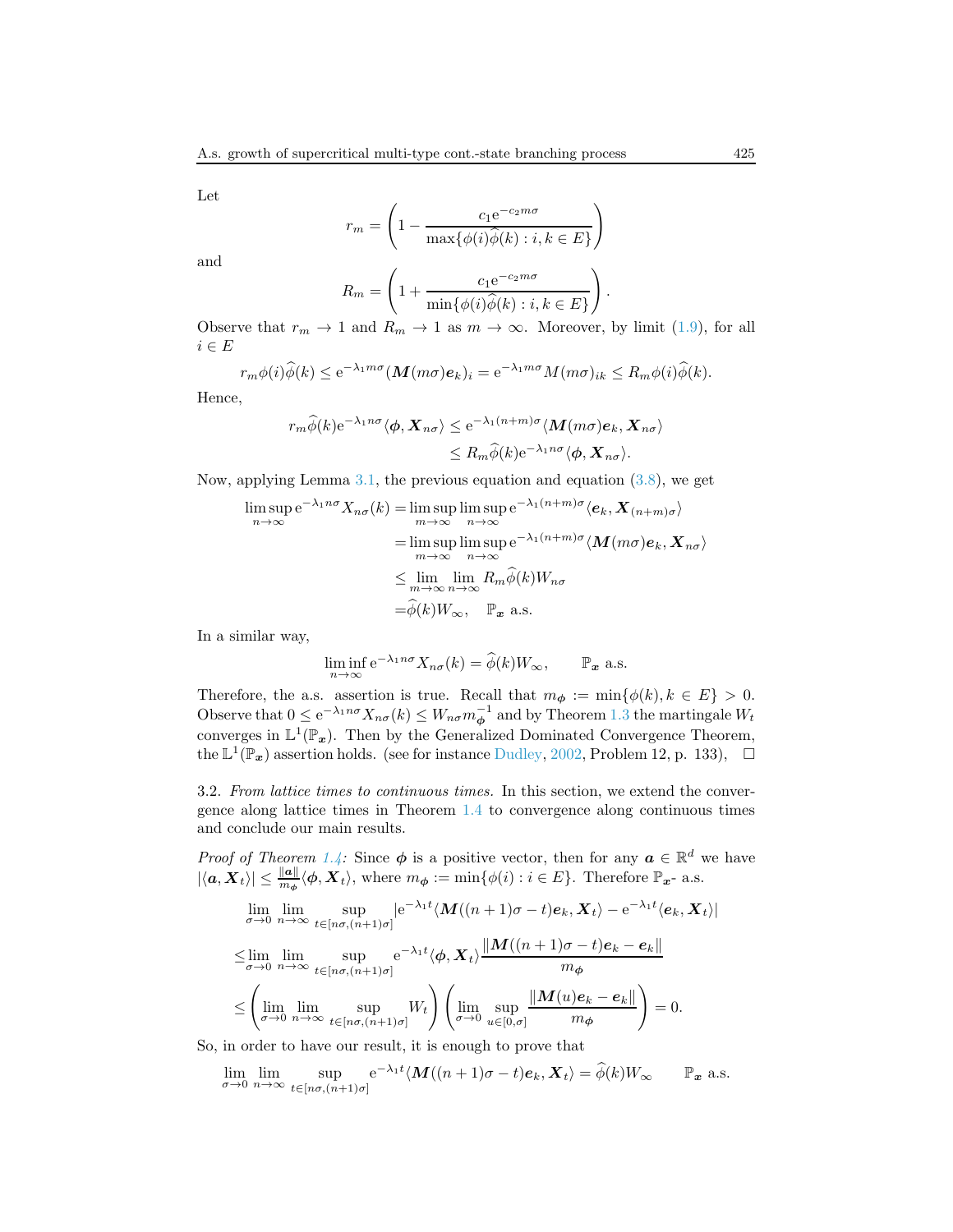By applying equation [\(1.7\)](#page-2-2) to  $e_k$  and  $n\sigma \le t \le (n+1)\sigma$ , we obtain

$$
e^{-\lambda_1 t} \langle \mathbf{M}((n+1)\sigma - t)e_k, \mathbf{X}_t \rangle
$$
  
\n
$$
= e^{-\lambda_1 t} \langle \mathbf{M}(\sigma)e_k, \mathbf{X}_{n\sigma} \rangle
$$
  
\n
$$
+ e^{-\lambda_1 t} \sum_{i \in E} \int_{n\sigma}^t [\mathbf{M}((n+1)\sigma - u)e_k]_i \sqrt{2c_i \mathbf{X}_{u,i}} dW_{u,i}
$$
  
\n
$$
+ e^{-\lambda_1 t} \sum_{i \in E} \int_{n\sigma}^t \int_{\mathbb{R}_+^d} \int_0^\infty \langle \mathbf{M}((n+1)\sigma - u)e_k, \mathbf{z} \rangle \mathbf{1}_{\{l \le \mathbf{X}_{u-,i}\}} \widetilde{N}_i^{(1)}(du, d\mathbf{z}, dl)
$$
  
\n
$$
+ e^{-\lambda_1 t} \sum_{i \in E} \int_{n\sigma}^t \int_{\mathbb{R}_+^d} \int_0^\infty \langle \mathbf{M}((n+1)\sigma - u)e_k, \mathbf{z} \rangle \mathbf{1}_{\{l \le \mathbf{X}_{u-,i}\}} \widetilde{N}_i^{(2)}(du, d\mathbf{z}, dl)
$$
  
\n
$$
= : e^{-\lambda_1 t} \langle \mathbf{M}(\sigma)e_k, \mathbf{X}_{n\sigma} \rangle + C_{n,t}^{\sigma}(e_k) + S_{n,t}^{\sigma}(e_k) + B_{n,t}^{\sigma}(e_k). \tag{3.9}
$$

By the result for lattice times (Proposition [3.2\)](#page-15-2),  $\mathbb{P}_x$  a.s.

$$
\lim_{\sigma \to 0} \lim_{n \to \infty} \sup_{t \in [n\sigma, (n+1)\sigma]} e^{-\lambda_1 t} \langle M(\sigma) e_k, X_{n\sigma} \rangle = \lim_{\sigma \to 0} \lim_{n \to \infty} e^{-\lambda_1 \sigma n} \langle M(\sigma) e_k, X_{n\sigma} \rangle
$$

$$
= \widehat{\phi}(k) W_{\infty}.
$$

Hence, to complete the proof, we only need to prove that the last three terms on the right-hand side of [\(3.9\)](#page-17-0) converge uniformly for  $t \in [n\sigma, (n+1)\sigma]$  first as  $n \to \infty$ and then  $\sigma \to 0$ .

(i) Convergence of 
$$
C_{n,t}^{\sigma}(e_k)
$$
: We show that for any  $k \in E$  and  $x \in \mathbb{R}_+^d$ ,  
\n
$$
\lim_{\sigma \to 0} \lim_{n \to \infty} \sup_{t \in [n\sigma, (n+1)\sigma]} C_{n,t}^{\sigma}(e_k) = 0 \qquad \mathbb{P}_x \text{ a.s.}
$$

Recall the definition of the martingale  $C_t^{(n,1,\sigma)}$  given by [\(3.2\)](#page-12-1). And note that

<span id="page-17-0"></span>
$$
|C_{n,t}^{\sigma}(e_k)| \leq e^{\lambda_1 \sigma} |C_t^{(n,1,\sigma)}|
$$

Then, by the maximal inequality for martingales, for all  $\epsilon > 0$  we have that for

$$
\mathbb{P}_{\boldsymbol{x}}\left(\sup_{t\in[n\sigma,(n+1)\sigma]}|C_{n,t}^{\sigma}(e_k)|>\epsilon\right) \leq \mathbb{P}_{\boldsymbol{x}}\left(\sup_{t\in[n\sigma,(n+1)\sigma]}e^{\lambda_1\sigma}|C_t^{(n,1,\sigma)}|>\epsilon\right) \leq \frac{e^{2\lambda_1\sigma}}{\epsilon^2}\mathbb{E}_{\boldsymbol{x}}\left[\left|C_{(n+1)\sigma}^{(n,1,\sigma)}\right|^2\right]
$$

Note that  $C_{(n+1)\sigma}^{(n,1,\sigma)} = C_{n\sigma,(n+1)\sigma}(\mathbf{e}_k)$ , therefore by  $(3.3)$ ,

$$
\sum_{n=1}^{\infty} \mathbb{P}_{\boldsymbol{x}}\left(\sup_{t\in [n\sigma,(n+1)\sigma]} |C^{\sigma}_{n,t}(e_k)| > \epsilon\right) < \infty.
$$

By Borel-Cantelli we have the result.

(ii) Convergence of  $S_{n,t}^{\sigma}(\mathbf{e}_k)$ : We show that, if  $(x \log x \text{ condition})$  holds, then for any  $k \in E$  and  $\boldsymbol{x} \in \mathbb{R}_+^d$ ,

$$
\lim_{\sigma \to 0} \lim_{n \to \infty} \sup_{t \in [n\sigma, (n+1)\sigma]} S_{n,t}^{\sigma}(e_k) = 0 \qquad \mathbb{P}_x \text{ a.s.}
$$

The proof is analogous to the previous one. But this time we use the martingale  $S_t^{(n,1,\sigma)}$  given by [\(3.4\)](#page-13-2) and equation [\(3.6\)](#page-14-0).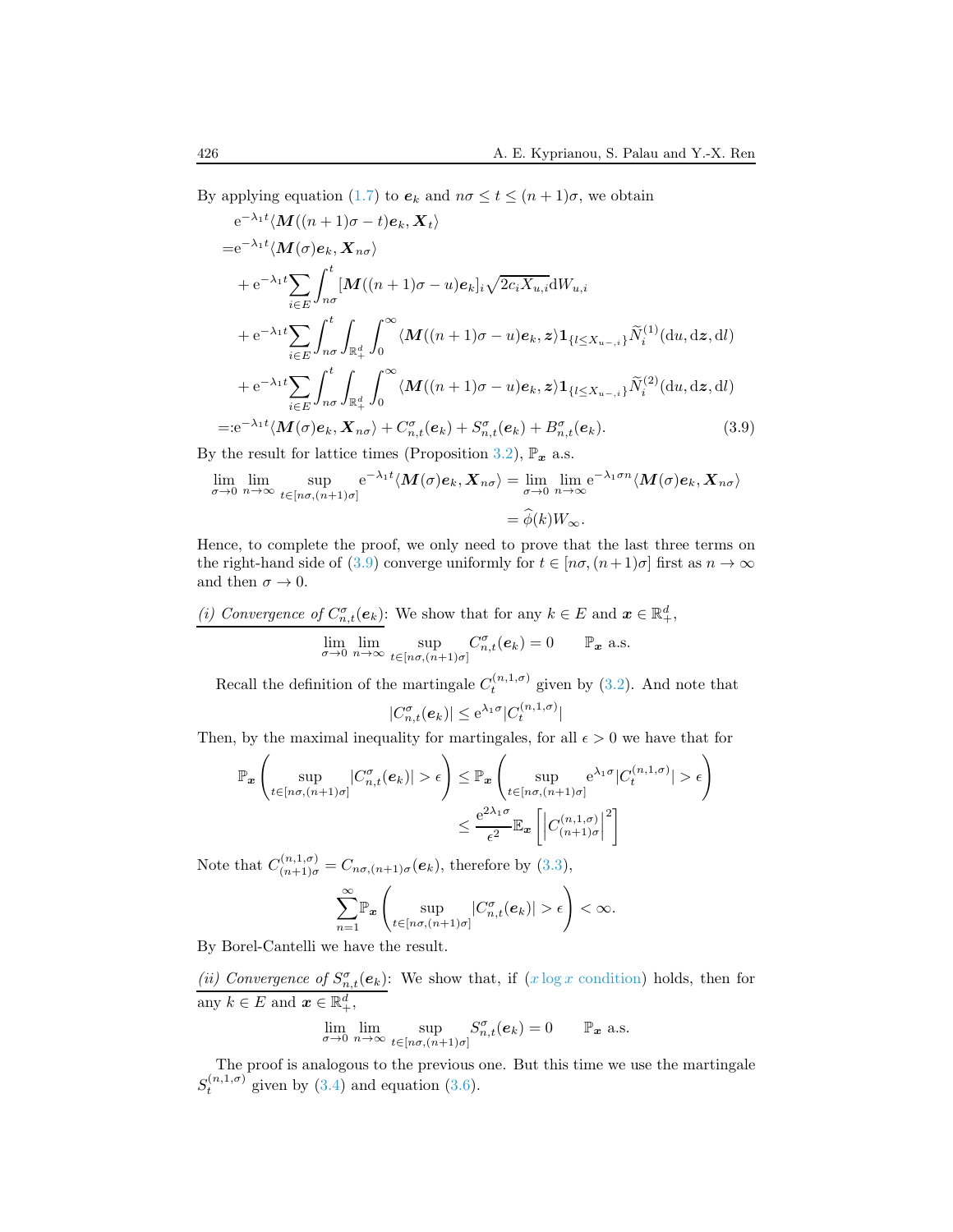(iii) Convergence of  $B_{n,t}^{\sigma}(\mathbf{e}_k)$ : We show that, if  $(x \log x \text{ condition})$  holds, then for any  $k \in E$  and  $\boldsymbol{x} \in \mathbb{R}_+^d$ ,

$$
\lim_{\sigma \to 0} \lim_{n \to \infty} \sup_{t \in [n\sigma, (n+1)\sigma]} B^{\sigma}_{n,t}(e_k) = 0 \qquad \mathbb{P}_x \text{ a.s.}
$$

By inequality [\(3.5\)](#page-13-0),

$$
|B_{n,t}^{\sigma}(e_k)| \leq C e^{-\lambda_1 (t-(n+1)\sigma)} \times
$$
  

$$
\sum_{i \in E} \int_{n\sigma}^{t} \int_{\mathbb{R}_+^d} \int_0^{\infty} e^{-\lambda u} \langle \mathbf{1}, \mathbf{z} \rangle \mathbf{1}_{\{r \leq X_{u,i}\}} \mathbf{1}_{\{\langle \mathbf{1}, \mathbf{z} \rangle > e^{\lambda_1 u}\}} (\mathrm{d}N_i + \mathrm{d}r\mu_i(\mathrm{d}\mathbf{z}) \mathrm{d}u)
$$
  

$$
\leq C e^{-\lambda_1 (t-(n+1)\sigma)} \times
$$
  

$$
\sum_{i \in E} \int_{n\sigma}^{\infty} \int_{\mathbb{R}_+^d} \int_0^{\infty} e^{-\lambda u} \langle \mathbf{1}, \mathbf{z} \rangle \mathbf{1}_{\{r \leq X_{u,i}\}} \mathbf{1}_{\{\langle \mathbf{1}, \mathbf{z} \rangle > e^{\lambda_1 u}\}} (\mathrm{d}N_i + \mathrm{d}r\mu_i(\mathrm{d}\mathbf{z}) \mathrm{d}u).
$$

Then,

$$
\sup_{t \in [n\sigma, (n+1)\sigma]} |B^{\sigma}_{n,t}(e_k)|
$$
\n
$$
\leq C e^{\lambda_1 \sigma} \sum_{i \in E} \int_{n\sigma}^{\infty} \int_{\mathbb{R}_+^d} \int_0^{\infty} e^{-\lambda u} \langle \mathbf{1}, z \rangle \mathbf{1}_{\{r \leq X_{u,i}\}} \mathbf{1}_{\{\langle \mathbf{1}, z \rangle > e^{\lambda_1 u}\}} (\mathrm{d}N_i + \mathrm{d}r \mu_i(\mathrm{d}z) \mathrm{d}u).
$$

The claim is true by following the same steps after equation [\(3.7\)](#page-15-0). We omit the details here.

Putting the above three conclusions together, we now conclude

$$
\lim_{t \to \infty} e^{-\lambda_1 t} \langle e_k, \mathbf{X}_t \rangle = \widehat{\phi}(k) W_{\infty}, \qquad \mathbb{P}_x \text{ a.s.}
$$

as required.

#### Acknowledgements

A.K. and S.P. would like to acknowledge support from a Royal Society Newton International Fellowship held by S.P. and the Advanced Newton Fellowship held collaboratively between A.K. and J. C. Pardo. Y.-X.R. would like to acknowledge support from NSFC (Grant No. 11671017 and 11731009), and LMEQF.

#### References

- <span id="page-18-2"></span>K. B. Athreya and P. E. Ney. Branching processes. Dover Publications, Inc., Mineola, NY (2004). ISBN 0-486-43474-5. [MR2047480.](http://www.ams.org/mathscinet-getitem?mr=MR2047480)
- <span id="page-18-0"></span>M. Barczy, Z. Li and G. Pap. Stochastic differential equation with jumps for multitype continuous state and continuous time branching processes with immigration. ALEA Lat. Am. J. Probab. Math. Stat. 12 (1), 129–169 (2015). [MR3340375.](http://www.ams.org/mathscinet-getitem?mr=MR3340375)
- <span id="page-18-1"></span>M. Barczy and G. Pap. Asymptotic behavior of critical, irreducible multi-type continuous state and continuous time branching processes with immigration. Stoch. Dyn. 16 (4), 1650008, 30 (2016). [MR3494683.](http://www.ams.org/mathscinet-getitem?mr=MR3494683)
- <span id="page-18-3"></span>Z.-Q. Chen, Y.-X. Ren and R. Song.  $L \log L$  criterion for a class of multitype superdiffusions with nonlocal branching mechanism  $(2018+)$ . To appear in *Sci.* China Math.